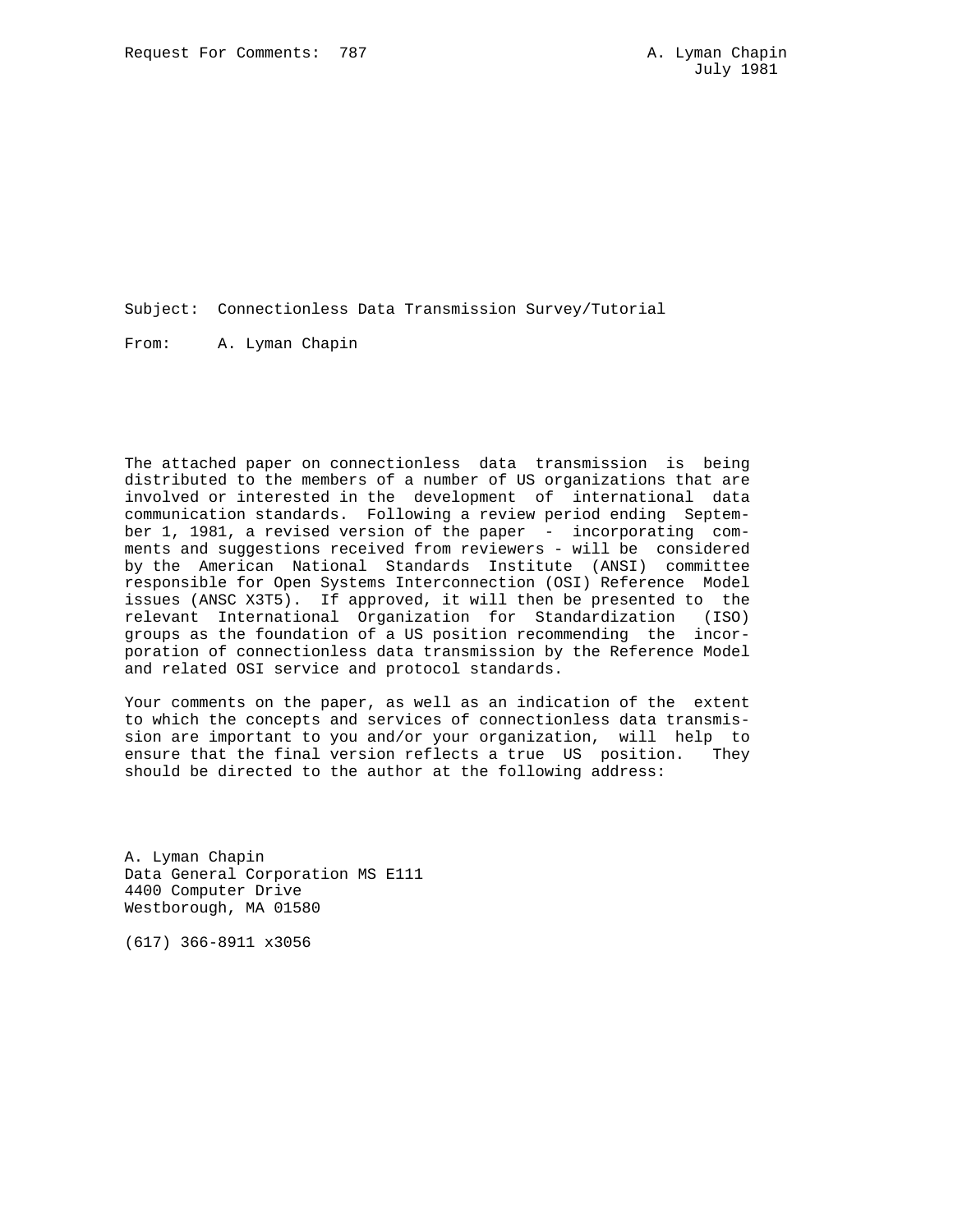| X3S33/X3T56/81-85 | WORKING PAPER                    |
|-------------------|----------------------------------|
| X3T5/81-171       | This document has not been re-   |
| X3T51/81-44       | viewed or approved by the appro- |
| X3S37/81-71R      | priate Technical Committee and   |
|                   | does not at this time represent  |
|                   | a USA consensus.                 |
|                   |                                  |

Connectionless Data Transmission

A. Lyman Chapin

22 May 1981 Revision 1.00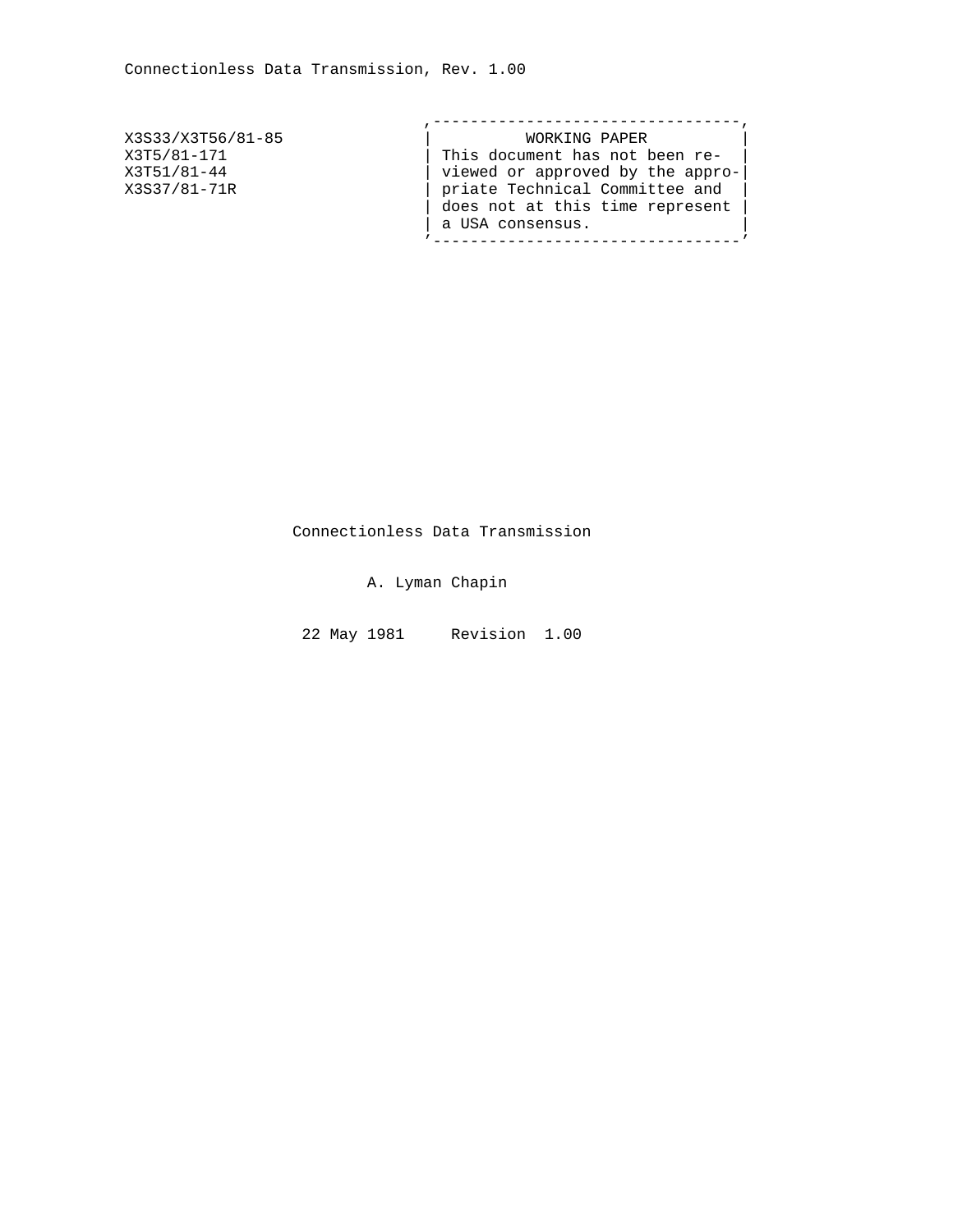#### ABSTRACT

 The increasingly familiar and ubiquitous Re ference Model of Open Systems Interconnection, currently being considered by the International Organization for Standardization (ISO) for promotion to the status of a Draft International Standard, is based on the explicit assumption that a "connection" - an association between two or more communicating entities, possessing certain characteristics over and above those possessed by the entities themselves - is required for the transfer of data in an Open Systems Interconnection (OSI) environment. Although the connection-oriented model of communications behavior has proven to be an extremely powerful concept, and has been applied successfully to the design and implementation of protocols and systems covering a wide range of applications, a growing body of research and experience suggests that a complementary concept - connectionless data transmission - is an essential part of the Open Systems Interconnec tion architecture, and should be embraced as such by the OSI Reference Model. This paper explores the concept of connectionless data transmission and its relationship to the more familiar concepts of connection-oriented data transfer, developing a rationale for the inclu sion of the connectionless concept in the Reference Model as an integral part of the standard description of the OSI architecture.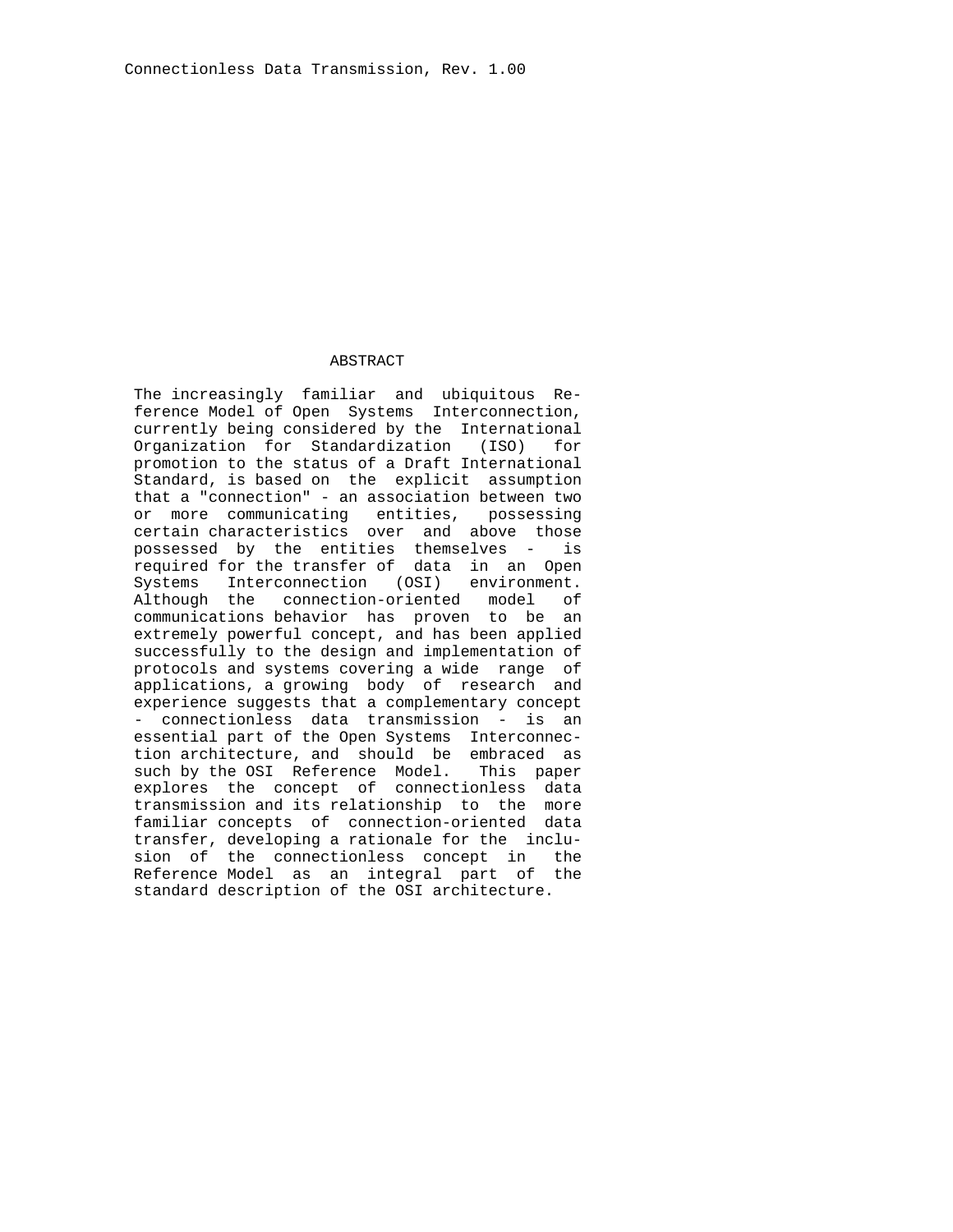# 1 Introduction

 Over the past three years, a number of national and interna tional standards organizations have expended the time and efforts of a great many people to achieve a description of an architectural Reference Model for interconnecting computer systems considered to be "open" by virtue of their mutual use of standard communication protocols and formats. The current description, the Reference Model of Open Systems Interconnection (RM/OSI)[1], is generally accepted by the International Organi zation for Standardization (ISO), the International Telephone and Telegraph Consultatitive Committee (CCITT), the European Computer Manufacturer's Association (ECMA), and many national standards bodies, including the American National Standards Institute (ANSI), and has progressed to the status of a Draft Proposed Standard (DP7498) within ISO. It describes the con cepts and principles of a communications architecture organized hierarchically, by function, into seven discrete layers, and prescribes the services that each layer must provide to the layer immediately above it (the uppermost layer provides its services to user applications, which are considered to be outside of the Open Systems Interconnection environment). Building on the services available to it from the next-lower layer, each layer makes use of standard OSI protocols which enable it to cooperate with other instances of the same layer (its "peers") in other systems (see Figure 1). This technique of grouping related functions into distinct layers, each of which implements a set of well-defined services that are used by the layer above, partitions a very complex, abstract problem - "how can the components of a distributed application, operating in potentially dissimilar environments, cooperate with each other?" - into a number of more manageable problems that enjoy a logical relationship to each other and can individually be more readily understood.

 The Reference Model was developed to serve as a framework for the coordination of existing and future standards designed to facilitate the interconnection of data processing systems. The purpose of OSI is to enable an end-user application activity (called an "application process") located in a system that employs OSI procedures and protocols (an "open" system) to communicate with any other appication process located in any other open system. It is not the intent of OSI to specify either the functions or the implementation details of systems that provide the OSI capabilities. Communication is achieved by mutual adherence to agreed-upon (standardized) services and protocols; the only thing that an OSI entity in a given layer in one system needs to know about an OSI entity in the same layer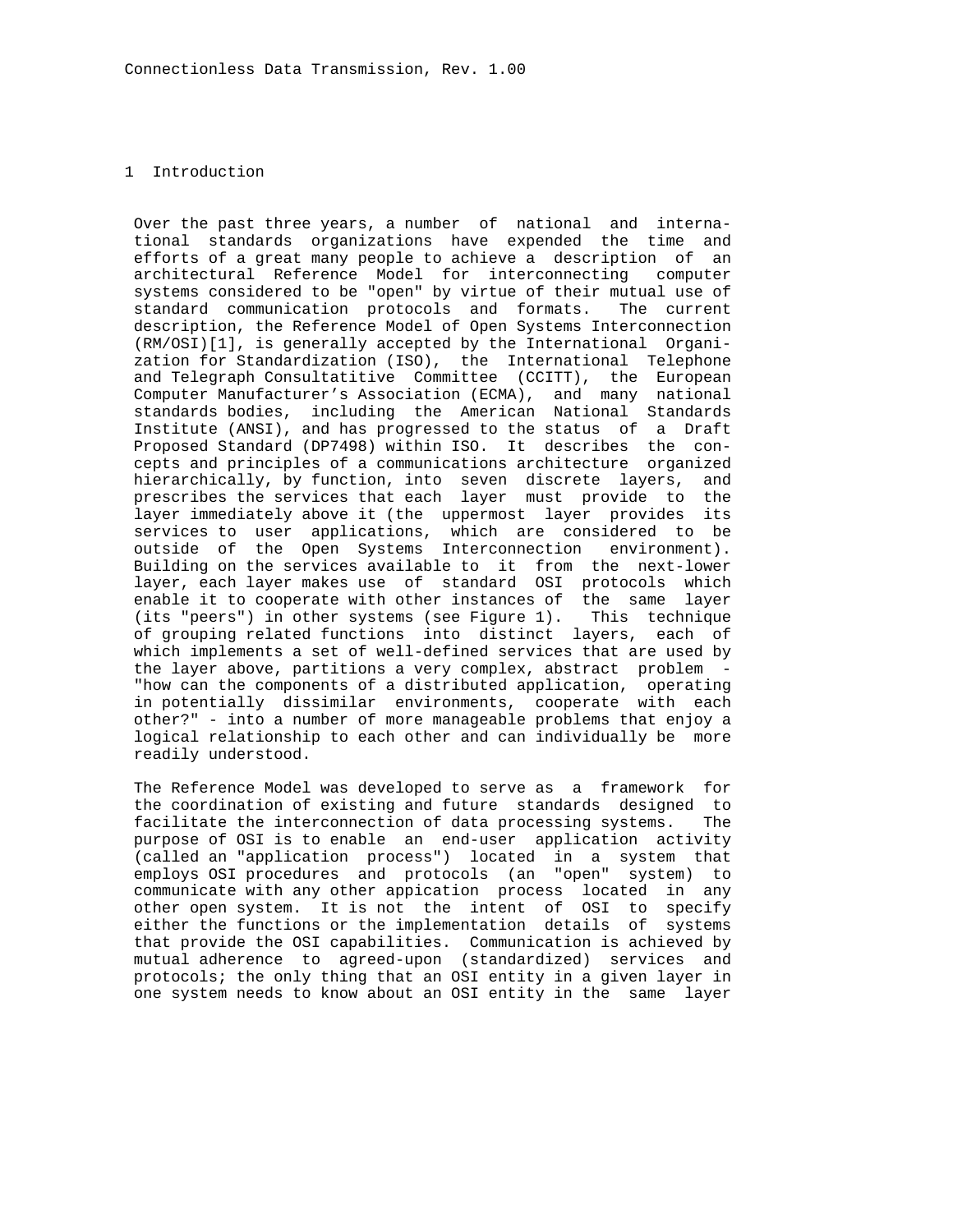

FIGURE 1 - General Model of an OSI Layer

A Note on OSI Terminology -------------------------

The construction of a formal system, such as the architecture of Open Systems Interconnection, necessarily involves the introduction of unambiguous terminology (which also tends to be somewhat impenetrable at first glance). The terms found here and in the text are all defined in an Appendix. The " $(N)$ -" notation is used to emphasize that the term refers to an OSI characteristic that applies to each layer individually. The  $|(N)-"$  prefix stands in generically for the name of a layer; thus, "(N)-address", for example, refers abstractly to the concept of an address associated with a specific layer, while "transport-address" refers to the same concept applied to the transport layer.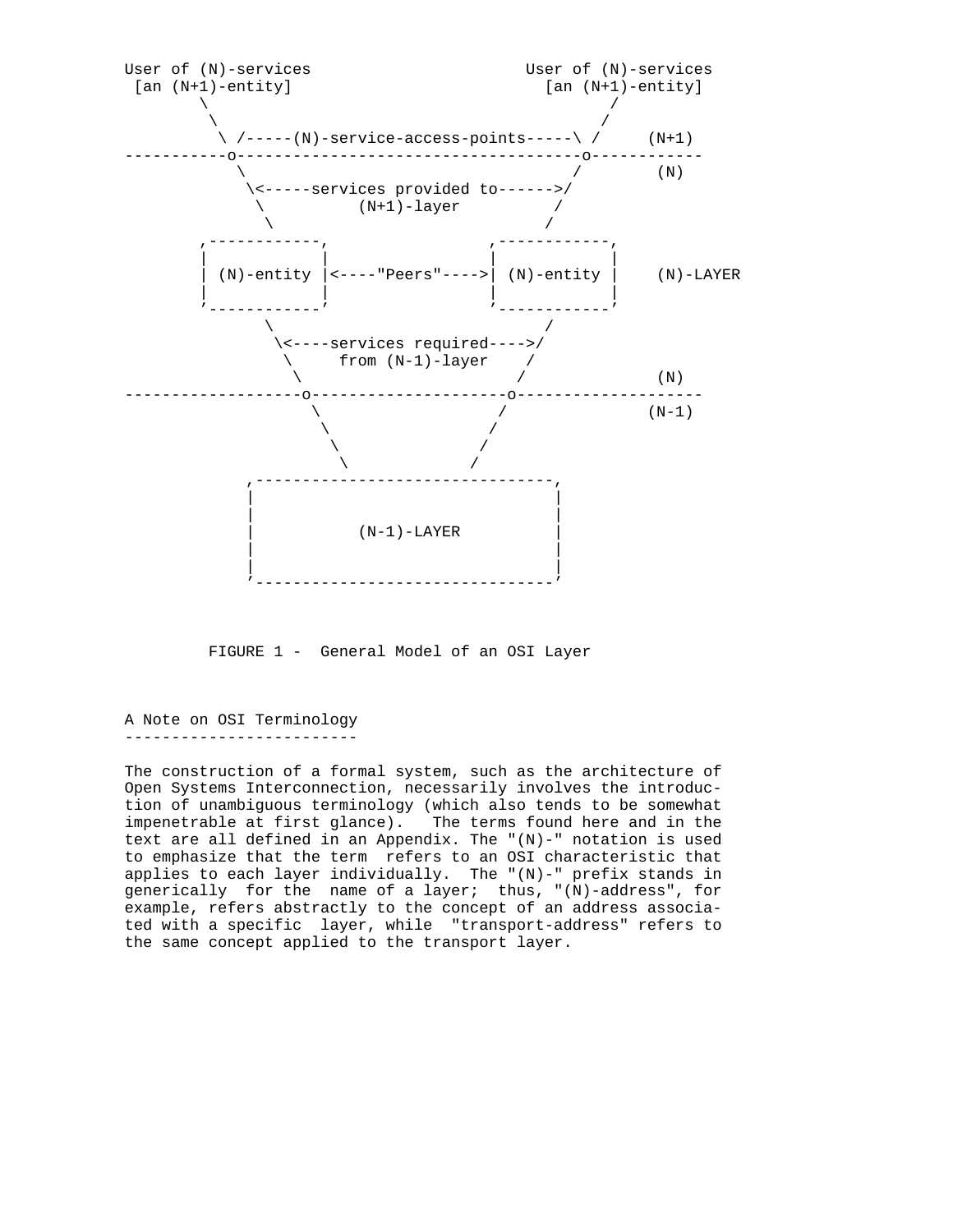of another system is how the other entity behaves, not how it is implemented. In particular, OSI is not concerned with how the interfaces between adjacent layers are implemented in an open system; any interface mechanism is acceptable, as long as it supports access to the appropriate standard OSI services.

 A major goal of the OSI standardization effort is generality. Ideally, the Reference Model should serve as the common archi tectural framework for many different types of distributed systems employing a wide range of telecommunication technologies, and certainly an important measure of the success of OSI will be its ability to apply the standard architecture across a broad spectrum of user applications. The way in which the Reference Model has developed over the past four years reflects an awareness of this goal (among others): the process began with the identification of the essential concepts of a layered architecture, including the general architectural elements of protocols, and proceeded carefully from these basic principles to a detailed description of each layer. The organi zation of the current Reference Model document [1] exhibits the same top-down progression. At the highest level, three elements are identified as basic to the architecture[1]:

- a) the application processes which exist within the Open Systems Interconnection environment;
- b) the connections which join the application processes and permit them to exchange information; and
- c) systems.

 The assumption that a connection is a fundamental prerequisite for communication in the OSI environment permeates the Reference Model, and is in fact one of the most useful and important unifying concepts of the architecture. A growing number of experts in the field, however, believe that this deeply-rooted connection orientation seriously and unnecessarily limits the power and scope of the Reference Model, since it excludes a large class of applications and implementation technologies that have an inherently connectionless nature. They argue that the architectural objectives of the Reference Model do not depend on the exclusive use of connections to characterize all OSI interactions, and recommend that the two alternatives - connec tion oriented data transfer, and connectionless data transmis sion - be treated as complementary concepts, which can be applied in parallel to the different applications for which each is suited.

 At the November, 1980 meeting of the ISO subcommittee responsi ble for OSI (TC97/SC16), a working party laid a solid foundation for this argument in two documents: Report of the Ad Hoc Group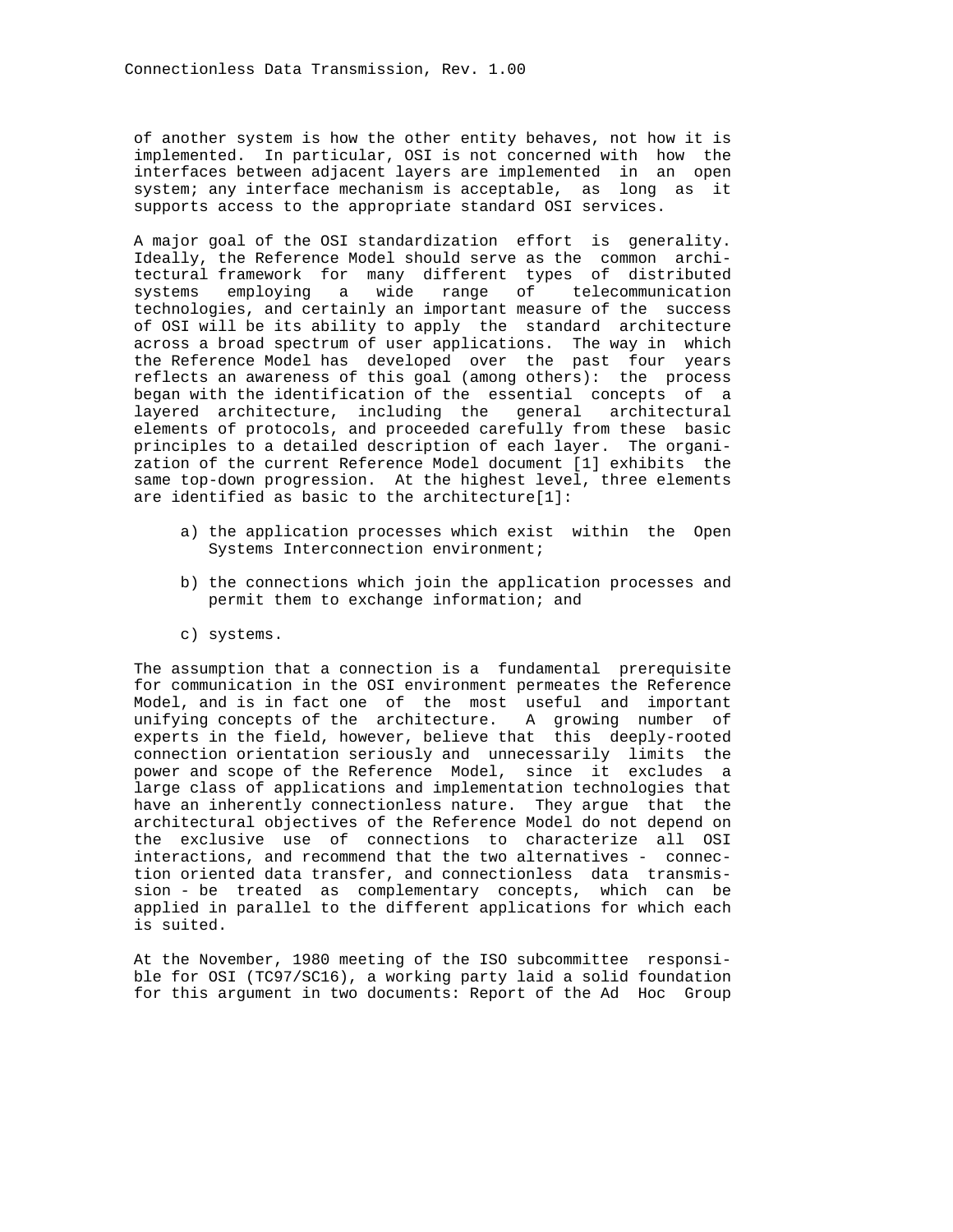on Connectionless Data Transmission[3], and Recommended Changes to Section 3 of [the Reference Model] to Include Connectionless Data Transmission[2]; and the importance of the issue was recognized by the full subcommittee in a resolution[25] calling for comments on the two documents from all member organizations. The question of how the connectionless data transmission concept should be reflected in the OSI architecture - and in particular, whether or not it should become an integral part of the Re ference Model - will be debated again this summer, when the current Draft Proposed Standard Reference Model becomes a Draft International Standard. The remainder of this article will explore the issues that surround this question.

# 2 What Is Connectionless Data Transmission?

 Connectionless data transmission (CDT), despite the unfamiliar name, is by no means a new concept. In one form or another, it has played an important role in the specification of services and protocols for over a decade. The terms "message mode"[ ], "datagram"[35], "transaction mode"[22,23,24], and "connection-free"[37,47] have been used in the literature to describe variations on the same basic theme: the transmission of a data unit in a single self-contained operation without establishing, maintaining, and terminating a connection.

 Since connectionless data transmission and connection-oriented data transfer are complementary concepts, they are best under stood in juxtaposition, particularly since CDT is most often defined by its relationship to the more familiar concept of a connection.

# 2.1 Connection-Oriented Data Transfer

 A connection (or "(N)-connection", in the formal terminology of OSI) is an association established between two or more entities  $(\sqrt{\pi} + 1)$ -entities") for conveying data ("(N+1)-entities") for conveying data ("(N)-service-data-units"). The ability to establish (N)-connections, and to convey data units over them, is provided to (N+1)-entities by the (N)-layer as a set of services, called connection-oriented (N)-services. Connection-oriented interac tions proceed through three distinct sequential phases: connec tion establishment; data transfer; and connection release. Figure 2 illustrates schematically the sequence of operations associated with connection-oriented interactions. In addition to this explicitly distinguishable duration, or "lifetime", a connection exhibits the following fundamental characteristics: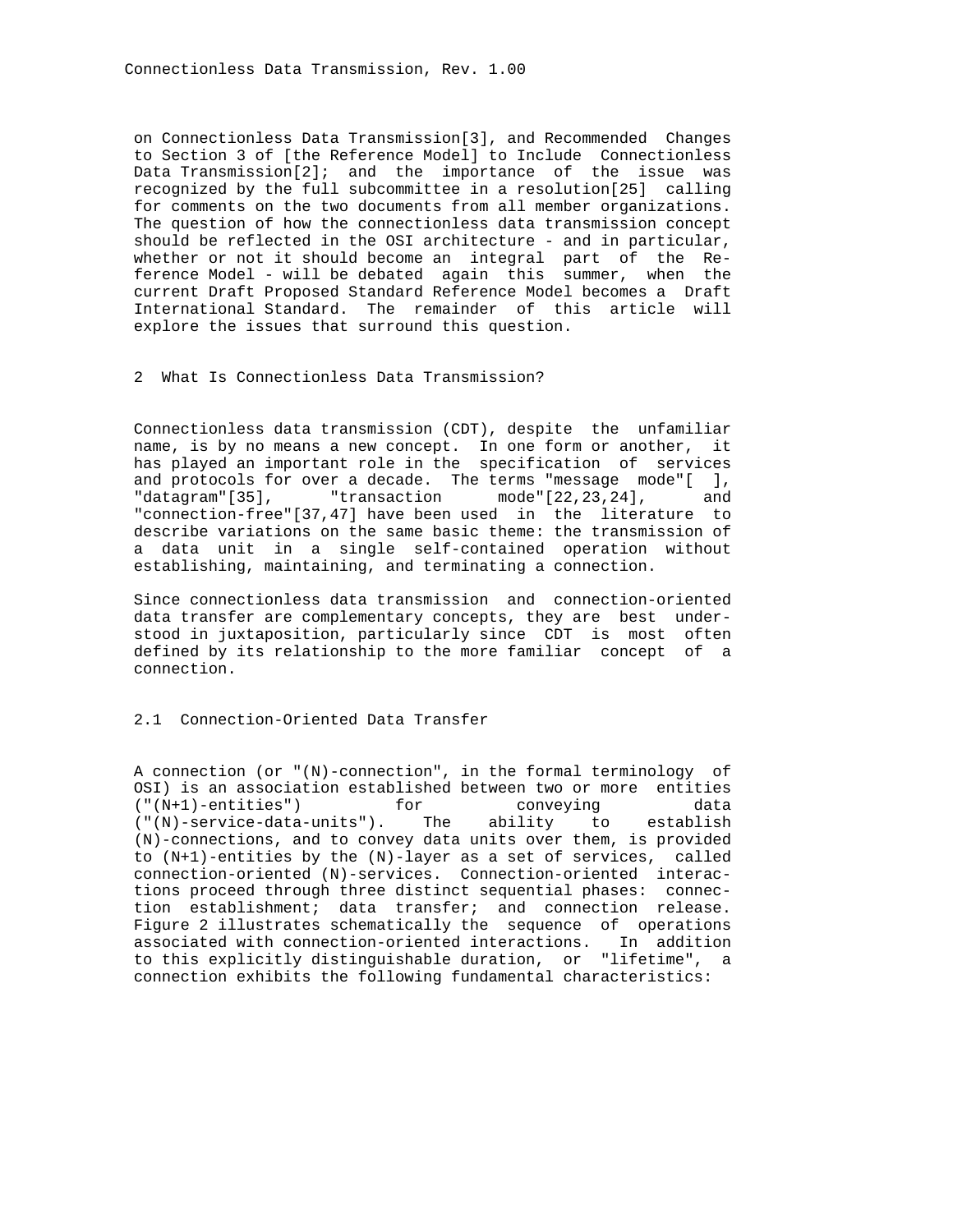# Connection Establishment

------------------------



FIGURE 2 - Connection Oriented Interaction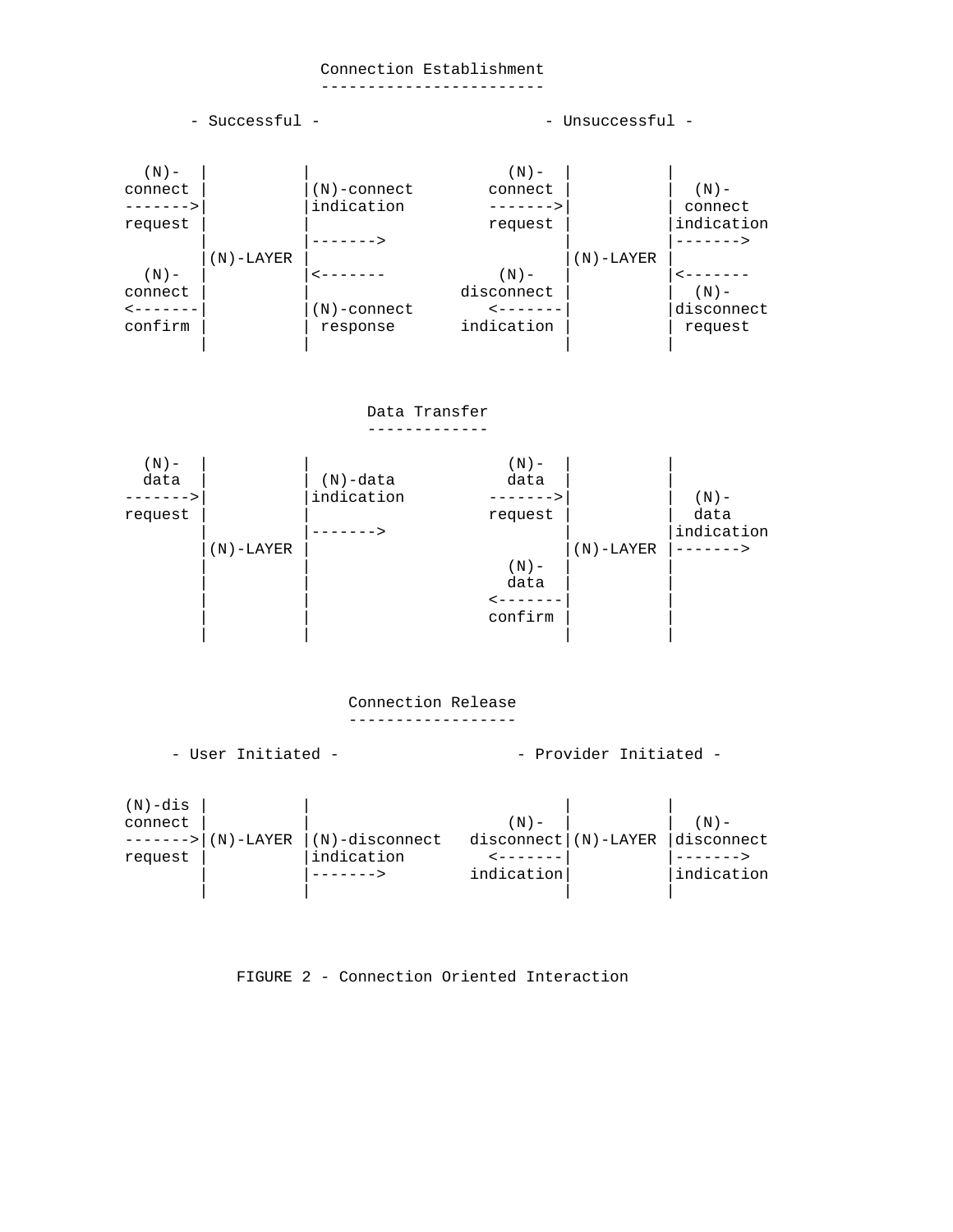[Note: Much of the material in this section is derived from reference 3]

### 1. Prior negotiation.

 In a connection-oriented interaction, no connection is esta blished - and no data are transferred - until all parties agree on the set of parameters and options that will govern the data transfer. An incoming connection establishment request can be rejected if it asserts parameter values or options that are unacceptable to the receiver, and the receiver may in many cases suggest alternative parameter values and options along with his rejection.

 The reason for negotiation during connection establishment is the assumption that each party must reserve or allocate the resources (such as buffers and channels) that will be required to carry out data transfer operations on the new connection. Negotiation provides an opportunity to scuttle the establishment of a connection when the resources that would be required to support it cannot be dedicated, or to propose alternatives that could be supported by the available resources.

#### 2. Three-party Agreement.

 The fundamental nature of a connection involves establishing and dynamically maintaining a three-party agreement concerning the transfer of data. The three parties - the two  $(N+1)$ -entities that wish to communicate, and the (N)-service that provides them with a connection - must first agree on their mutual willingness to participate in the transfer (see above). This initial agreement establishes a connection. Thereafter, for as long as the connection persists, they must continue to agree on the acceptance of each data unit transferred over the connection. "With a connection, there is no possibility of data transfer through an unwilling service to an unwilling partner, because the mutual willingness must be established before the data transfer can take place, and data must be accepted by the destination partner; otherwise, no data [are] transferred on that connection."[3]

# 3. Connection Identifiers.

 At connection establishment time, each participating  $(N+1)$ -entity is identified to the  $(N)$ -service by an  $(N)$ -address; the (N)-service uses these addresses to set up the requested connection. Subsequent requests to transfer data over the connection (or to release it) refer not to the (N)-address(es) of the intended recipient(s), but to a connection identifier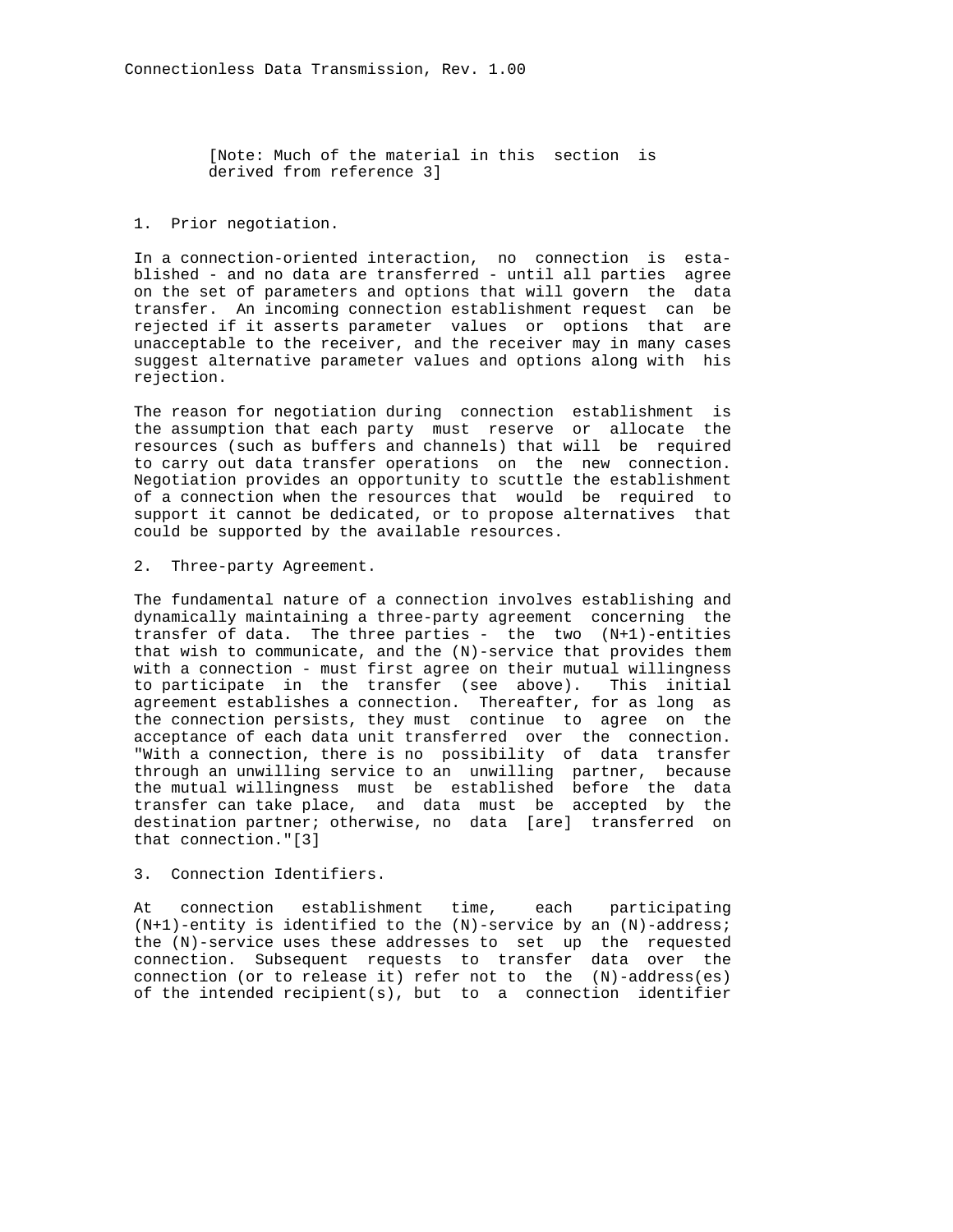supplied by the (N)-service (in OSI parlance, an "(N)-connection-endpoint-identifier"). This is a locally-significant "shorthand" reference that uniquely identi fies an established connection during its lifetime. Similarly, the protocol units that carry data between systems typically include a mutually-understood logical identifier rather than the actual addresses of the correspondents. This technique elimina tes the overhead that would otherwise be associated with the resolution and transmission of addresses on every data transfer. In some cases, however - particularly when non-homogeneous networks are interconnected, and very location-sensitive addres sing schemes are used - it can make dynamic routing of data units extremely difficult, if not impossible.

4. Data Unit Relationship.

 Once a connection has been established, it may be used to transfer one data unit after another, until the connection is released by one of the three parties. These data units are logically related to each other simply by virtue of being transferred on the same connection. Since data units are transferred over a connection in sequence, they are related ordinally as well. These data unit relationships are an impor tant characteristic of connections, since they create a context for the interpretation of arriving data units that is indepen dent of the data themselves. Because a connection maintains the sequence of messages associated with it, out-of-sequence, missing, and duplicated messages can easily be detected and recovered, and flow control techniques can be invoked to ensure that the message transfer rate does not exceed that which the correspondents are capable of handling.

 These characteristics make connection-based data transfer attractive in applications that call for relatively long-lived, stream-oriented interactions in stable configurations, such as direct terminal use of a remote computer, file transfer, and long-term attachments of remote job entry stations. In such applications, the interaction between communicating entities is modelled very well by the connection concept: the entities initially discuss their requirements and agree to the terms of their interaction, reserving whatever resources they will need; transfer a series of related data units to accomplish their mutual objective; and explicitly end their interaction, releas ing the previously reserved resources.

2.2 Connectionless Data Transmission

In many other applications, however, the interaction between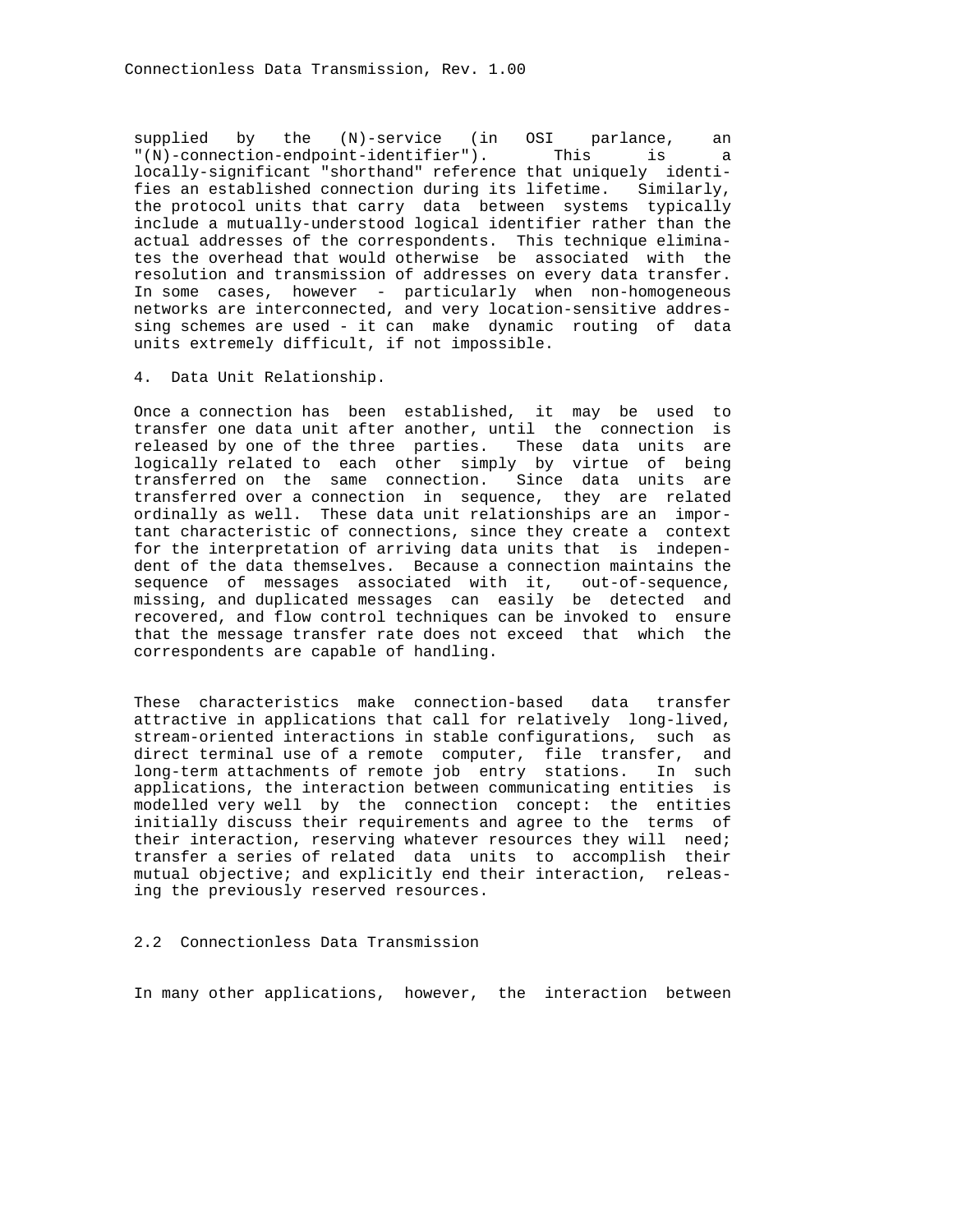entities is more naturally modelled by the connectionless data transmission concept, which involves the transmission of a single self-contained data unit from one entity to another without prior negotiation or agreement, and without the as surance of delivery normally associated with connection-based transfers. The users of a connectionless (N)-service may, of course, use their (N+1)-protocol to make any prior or dynamic arrangements they wish concerning their interpretation of the data transmitted and received; the (N)-service itself, however, attaches no significance to individual data units, and does not attempt to relate them in any way. Two (N+1)-entities communi cating by means of a connectionless (N)-service could, for example, apply whatever techniques they might consider appro priate in the execution of their own protocol (timers, retransmission, positive or negative acknowledgements, sequence numbers, etc.) to achieve the level of error detection and/or recovery they desired. Users of a connectionless, as opposed to connection-oriented, (N)-service are not restricted or inhibited in the performance of their (N+1)-protocol; obviously, though, the assumption is that CDT will be used in situations that either do not require the characteristics of a connection, or actively benefit from the alternative characteristics of connec tionless transmission.

 Figure 3 illustrates schematically the single operation whereby a connectionless service may be employed to transmit a single data unit. Figure 4 shows a widely-implemented variation, sometimes called "reliable datagram" service, in which the service provider undertakes to confirm the delivery or non-delivery of each data unit. It must be emphasized that this is not a true connectionless service, but is in some sense a hybrid, combining the delivery assurance of connection-oriented service with the single-operation interface event of connection less service.

 Many of those involved in OSI standardization activities have agreed on a pair of definitions for connectionless data transmission, one for architectural and conceptual purposes, and one for service-definition purposes[4]. The architectural definition, which has been proposed for inclusion in the Re ference Model, is:

 "Connectionless Data Transmission is the transmission (not transfer) of an (N)-service-data-unit from a source (N)-service-access-point to one or more destination (N)-service-access-points without establishing an (N)-connection for the transmission."

 The service definition, which is intended to provide a workable basis for incorporating a connectionless service into the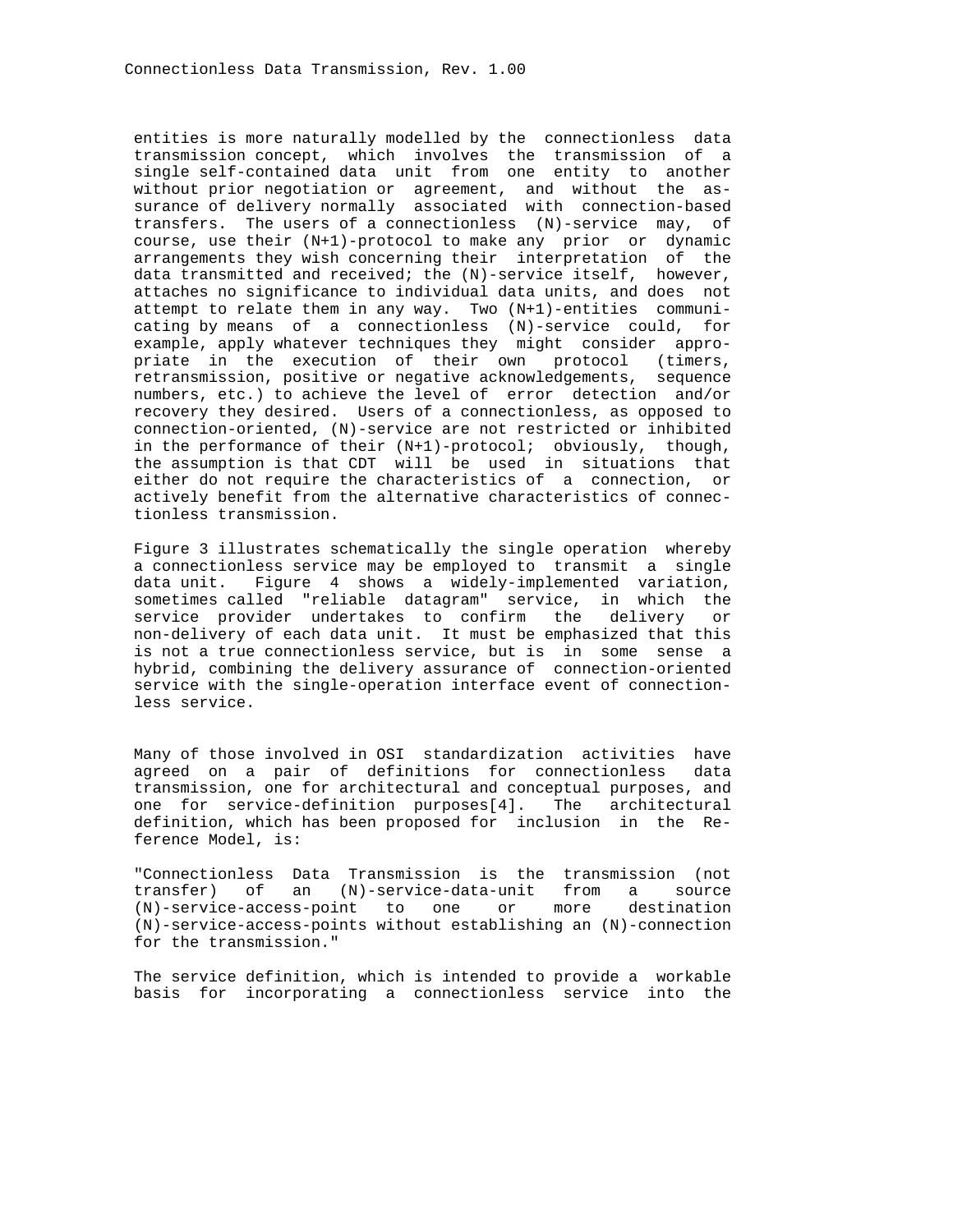

FIGURE 3 - Connectionless Data Transmission



FIGURE 4 - "Reliable Datagram" Service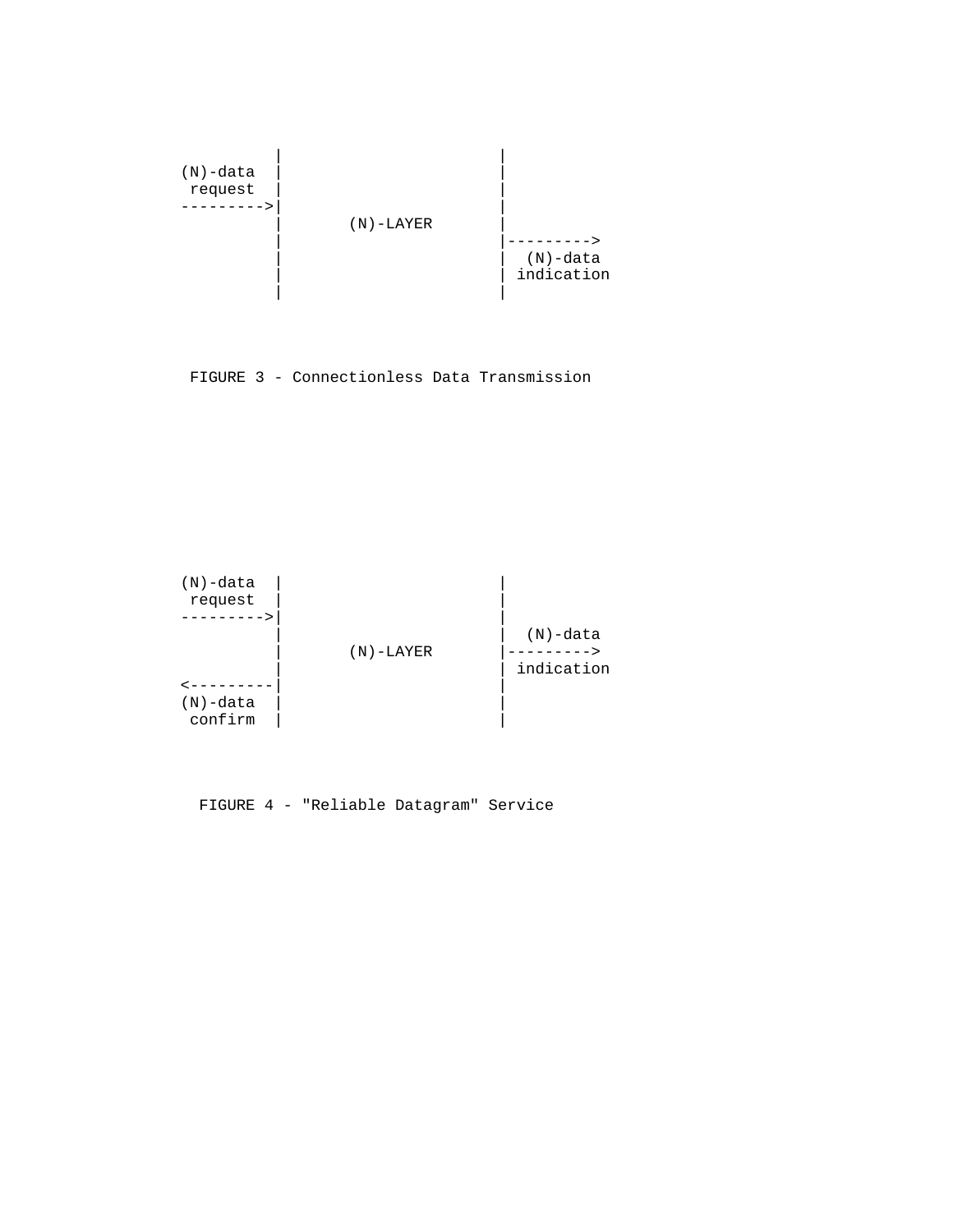service descriptions for individual layers of the Reference Model, is:

 "A Connectionless (N)-Service is one that accomplishes the transmission of a single self-contained (N)-service-data-unit between (N+1)-entities upon the performance of a single (N)-service access."

 Both of these definitions depend heavily on the distinction between the terms "transmit", "transfer", and "exchange":

 Transmit: "to cause to pass or be conveyed through space or a medium." This term refers to the act of conveying only, without implying anything about reception.

 Transfer: "to convey from one place, person, or thing, to another." A one-way peer-to-peer connotation restricts the use of this term to cases in which the receiving peer is party to and accepts the data transferred.

 Exchange: "to give and receive, or lose and take, reciprocally, as things of the same kind." A two-way peer-to-peer connotation restricts the use of this term to cases in which both give and receive directions are clearly evident.

 These definitions are clearly of limited usefulness by themselves. They do, however, provide a framework within which to explore the following characteristics of CDT:

1. "One-shot" Operation.

 The most user-visible characteristic of connectionless data transmission is the single service access required to initiate the transmission of a data unit. All of the information re quired to deliver the data unit - destination address, quality of service selection, options, etc. - is presented to the connectionless (N)-service provider, along with the data, in a single logical service-access operation that is not considered by the (N)-service to be related in any way to other access operations, prior or subsequent (note, however, that since OSI is not concerned with implementation details, the specific interface mechanism employed by a particular implementation of connectionless service might involve more than one interface exchange to accomplish what is, from a logical standpoint, a single operation). Once the service provider has accepted a data unit for connectionless transmission, no further communica tion occurs between the provider and the user of the service concerning the fate or disposition of the data.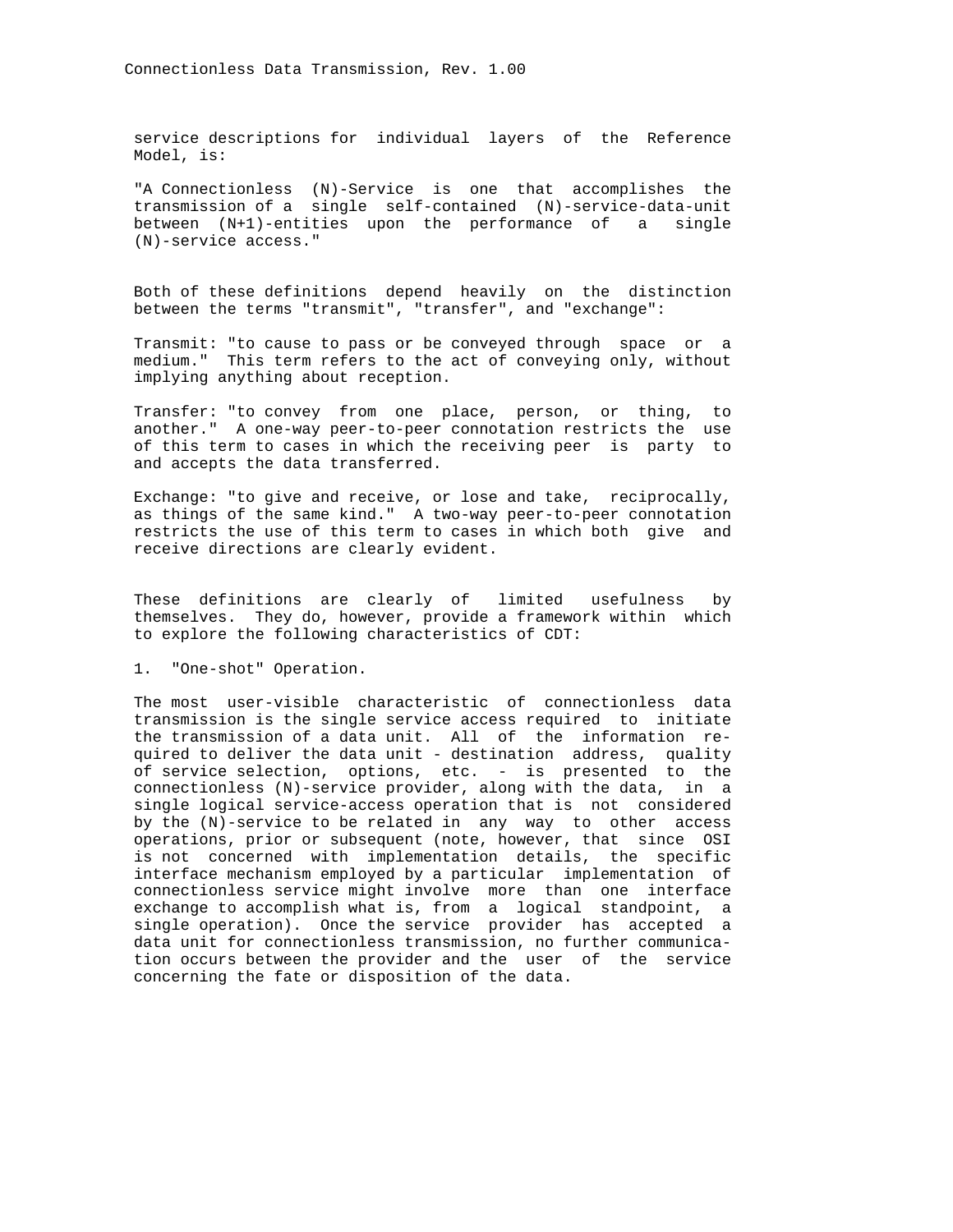#### 2. Two-party Agreement.

 Connection-oriented data transfer requires the establishment of a three-party agreement between the participating (N+1)-entities and the (N)-service. A connectionless service, however, invol ves only two-party agreements: there may be an agreement between the corresponding (N+1)-entities, unknown to the (N)-service, and there may be local agreements between each (N+1)-entity and its local (N)-service provider, but no (N)-protocol information is ever exchanged between (N)-entities concerning the mutual willingness of the (N+1)-entities to engage in a connectionless transmission or to accept a particular data unit.

 In practice, some sort of a priori agreement (usually a system engineering design decision) is assumed to exist between the (N+1)-entities and the (N)-service concerning those parameters, formats, and options that affect all three parties as a unit. However, considerable freedom of choice is preserved by allowing the user of a connectionless service to specify most parameter values and options - such as transfer rate, acceptable error rate, etc. - at the time the service is invoked. In a given implementation, if the local (N)-service provider determines immediately (from information available to it locally) that the requested operation cannot be performed under the conditions specified, it may abort the service primitive, returning an implementation-specific error message across the interface to the user. If the same determination is made later on, after the service-primitive interface event has completed, the transmis sion is simply abandoned, since users of a connectionless service can be expected to recover lost data if it is important for them to do so.

### 3. Self-contained Data Units.

 Data units transmitted via a connectionless service, since they bear no relationship either to other data units or to a "higher abstraction" (such as a connection), are entirely self-contained. All of the addressing and other information needed by the service provider to deliver a data unit to its destination must be included in each transmission. On the one hand, this represents a greater overhead than is incurred during the data transfer phase of a connection-oriented interaction; on the other, it greatly simplifies routing, since each data unit carries a complete destination address and can be routed without reference to connection-related information that may not, for example, be readily available at intermediate nodes.

# 4. Data Unit Independence.

 The connectionless transmission of data creates no relationship, express or implied, between data units. Each invocation of a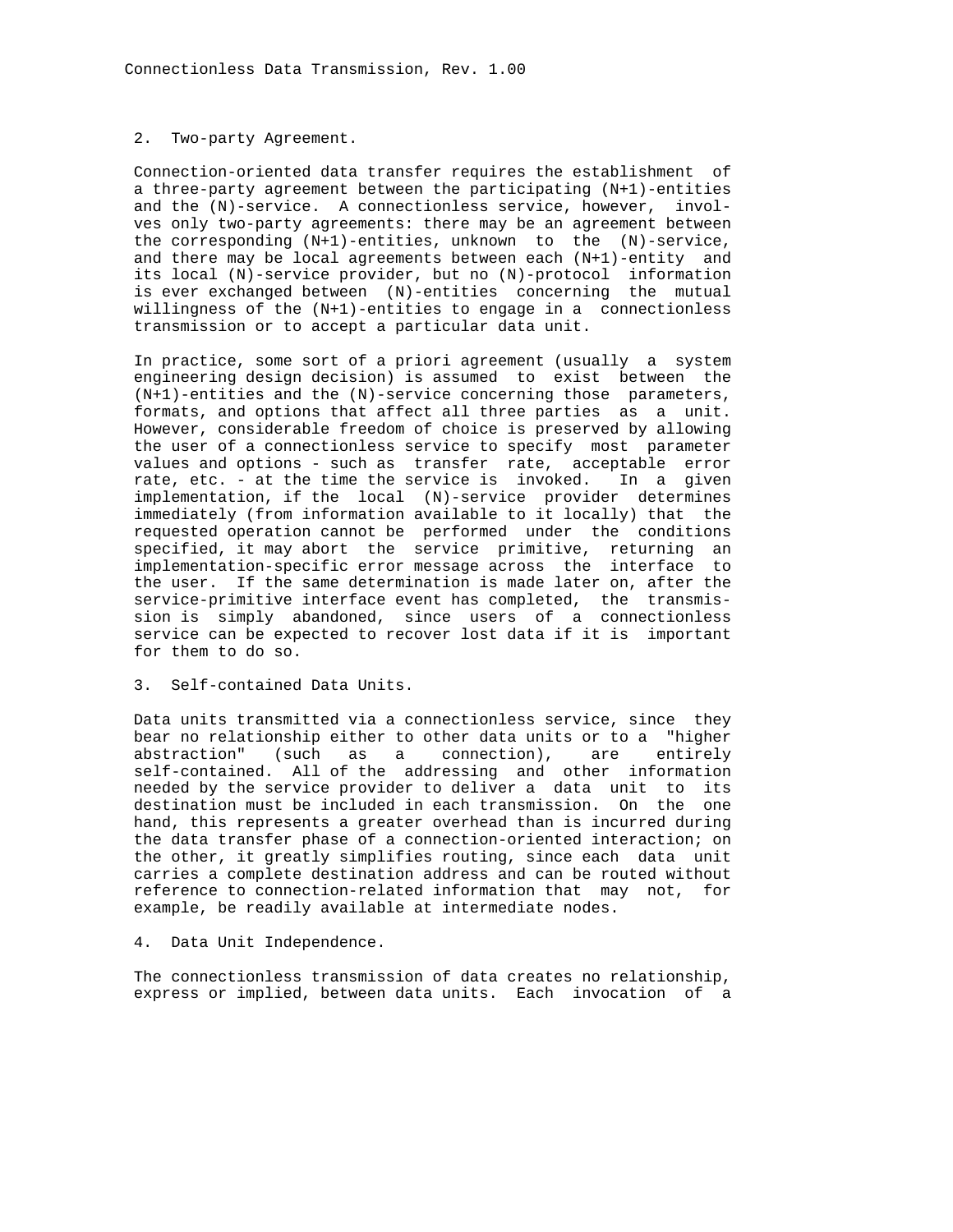connectionless service begins the transmission of a single data unit. Nothing about the service invocation, the transmission of the data by the connectionless service, or the data unit itself affects or is affected by any other past, present, or future operation, whether connection-oriented or connectionless. A series of data units handed one after the other to a connection less service for delivery to the same destination will not necessarily be delivered to the destination in the same order; and the connectionless service will make no attempt to report or recover instances of non-delivery.

 Note: A number of popular variations on CDT include features that run counter to those described above. These variations deserve to be discussed on their own merits, but should not be confused with the architectural concept of connectionless data transmission.

 These characteristics make CDT attractive in applications that involve short-term request-response interactions, exhibit a high level of redundancy, must be flexibly reconfigurable, or derive no benefit from guaranteed in-sequence delivery of data.

3 The Rationale for Connectionless Data Transmission

 Because CDT is not as widely understood as connection-oriented data transfer, it has often been difficult in the course of developing service and protocol definitions to adduce a ration ale for incorporating CDT, and even more difficult to determine appropriate locations for connectionless service within the layered hierarchy of OSI. This section addresses the first concern; the next section will deal with the second.

 The most natural way to discover the power and utility of the CDT concept is to examine applications and implementation technologies that depend on it. The following observations are distilled from the specifications and descriptions of actual protocols and systems (many of which have been implemented), and from the work of individuals and organizations engaged in the OSI standardization effort (quoted material is from reference 3, except where otherwise noted). They are divided into seven (occassionally overlapping) categories which classify the applications for which CDT is well suited.

 Inward data collection involves the periodic active or passive sampling of a large number of data sources. A sensor net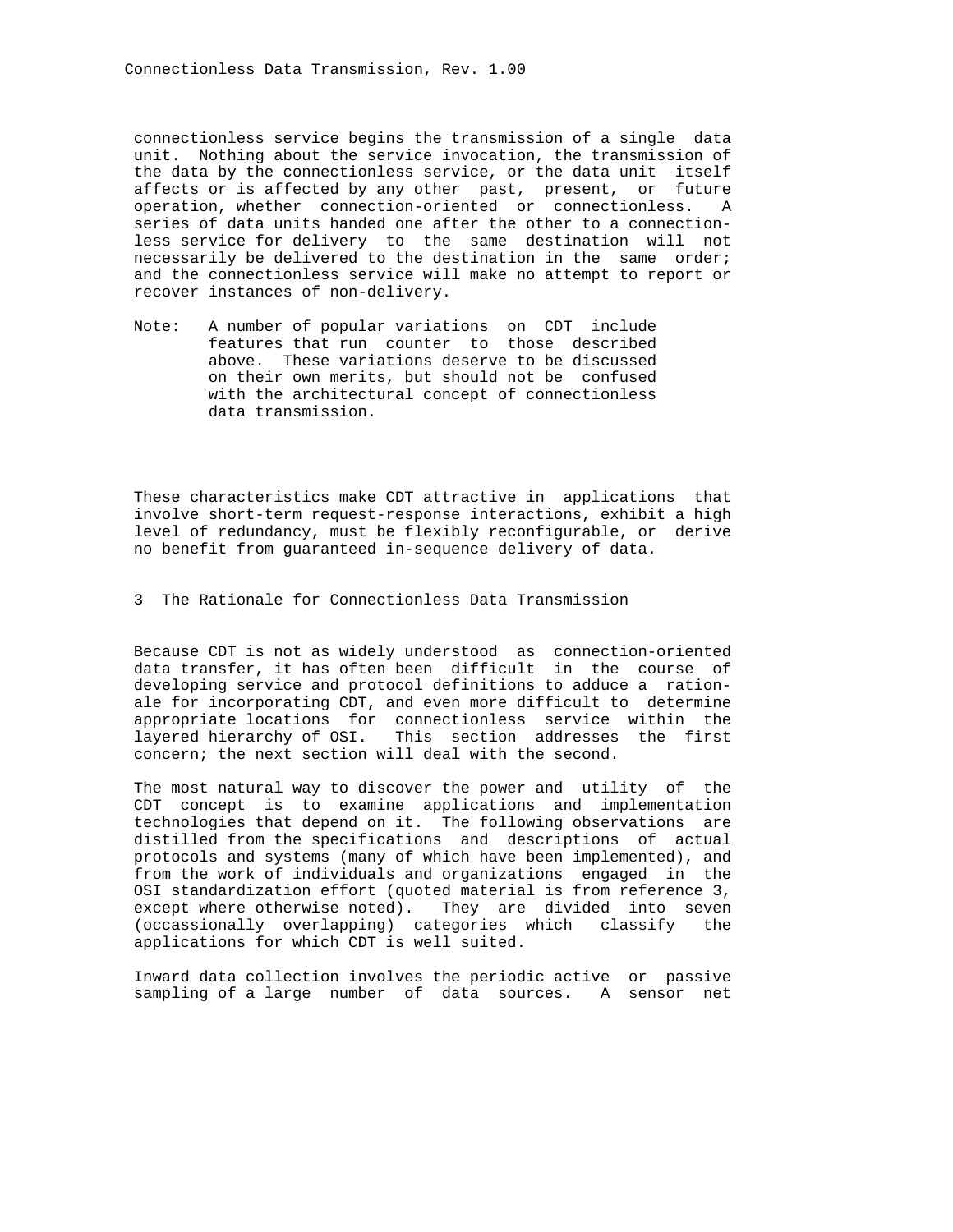gathering data from dedicated measurement stations; a network status monitor constantly refreshing its knowledge of a network environment; and an automatic alarm or security system in which each component regularly self-tests and reports the result, are all engaged in this type of interaction, in which a "large number of sources may be reporting periodically and asynchron ously to a single reporting point. In a realtime monitoring situation, these readings could normally be lost on occassion without causing distress, because the next update would be arriving shortly. Only if more than one successive update failed to arrive within a specified time limit would an alarm be warranted. If, say, a fast connect/disconnect three-way handshake cost twice as much as a one-way [connectionless] data transmission which had been system engineered to achieve a certain acceptable statistical reliability figure, the cost of connection-oriented inward data collection for a large distri buted application could be substantially greater than for [connectionless collection], without a correspondingly greater benefit to the user."[3]

 Outward data dissemination is in a sense the inverse of the first category; it concerns the distribution of a single data unit to a large number of destinations. This situation is found, for example, when a node joins a network, or a commonly-accessible server changes its location, and a new address is sent to other nodes on the network; when a synchroni zing message such as a real-time clock value must be sent to all participants in some distributed activity; and when an operator broadcasts a nonspecific message (e.g., "Network coming down in five minutes"). In such cases, the distribution cost (including time) may far exceed the cost of generating the data; control ling the overall cost depends on keeping the cost of dissemina tion as low as possible.

 Request-response applications are those in which a service is provided by a commonly accessible server process to a large number of distributed request sources. The typical interaction consists of a single request followed by a single response, and usually only the highest-level acknowledgement - the response itself - is either necessary or meaningful. Many commercial applications (point of sale terminals, credit checking, reserva tion systems, inventory control, and automated banking systems) and some types of industrial process control, as well as more general information retrieval systems (such as videotex), fall into this category. In each case, the knowledge and expectation of each application component as to the nature of the interac tion is represented in an application-process design and imple mentation that is known in advance, outside of OSI; lower level negotiations, acknowledgements, and other connection-related functions are often unnecessary and cumbersome.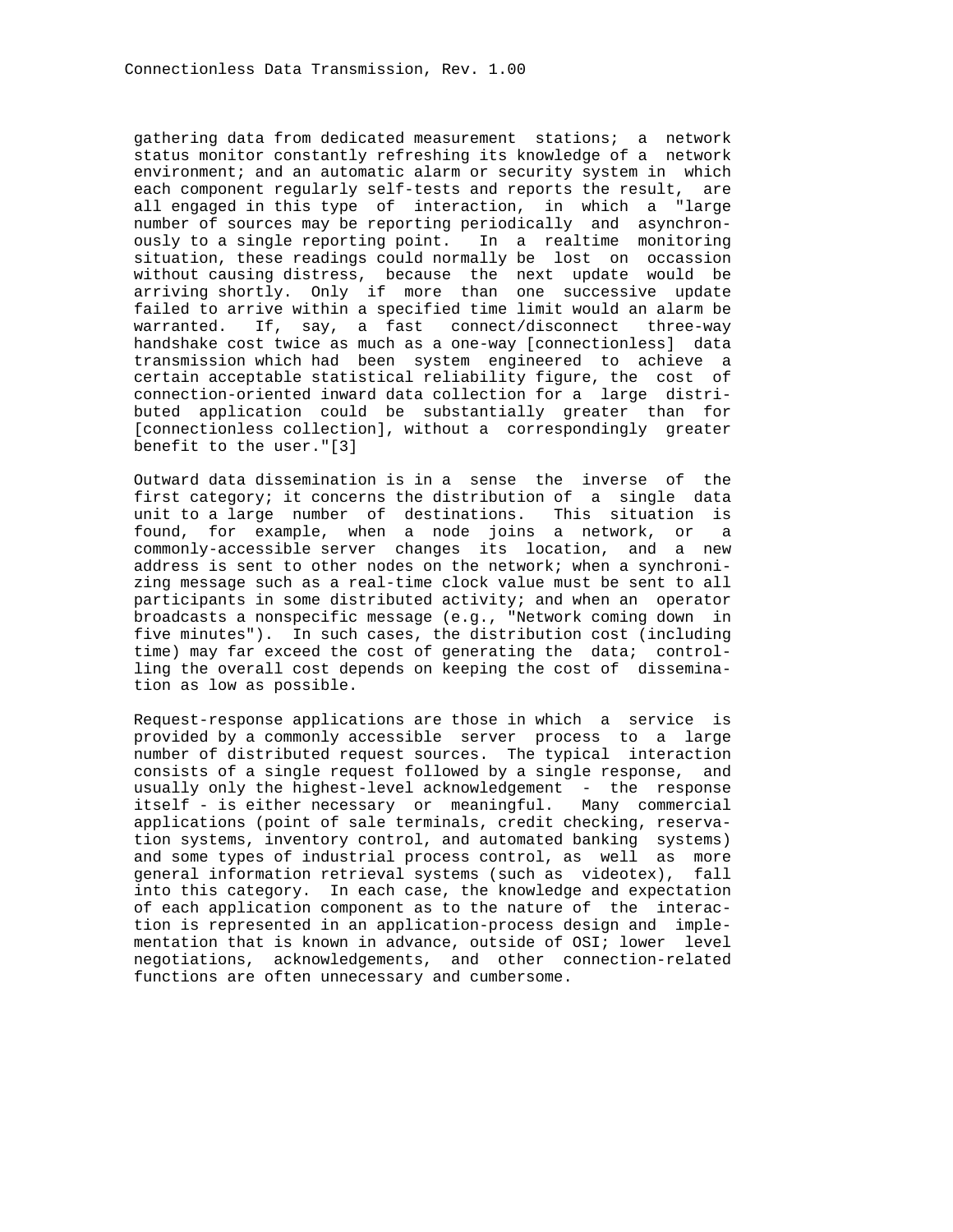An example of an application that combines the characteristics of inward data collection, outward data dissemination, and request-response interaction is described by the Working Group on Power System Control Centers of the IEEE Power Engineering Society in a recent letter to the chairman of ANSI committee X3T51 concerning the use of data communication in utility control centers[17]. They note that "a utility control center receives information from remote terminal units (located at substations and generating plants) and from other control centers, performs a variety of monitoring and control functions, and transmits commands to the remote terminals and coordinating information to other control centers." During the course of these operations, the following conditions occur:

- 1) Some measurements are transmitted or requested from remote terminals or control centers every few seconds. No attempt is necessarily made to recover data lost due to transmission error; the application programs include provisions for proper operation when input data is occassionally missing. [Inward data collection]
- 2) Some data items are transferred from commonly accessed remote sites or multi-utility pool coordination centers on a request-response basis. [Request-response interaction]
- 3) In some cases, an application program may require that some measurements be made simultaneously in a large number of locations. In these cases, the control center will broadcast a command to make th affected measurements. [Outward data dissemination]

 In closing, they note that "utility control centers around the world use data communications in ways similar to those in the United States."

 Broadcast and multicast (group addressed) communication using connection-oriented services is awkward at best and impossible at worst, notwithstanding the occassional mention of "multi-endpoint connections" in the Reference Model. Some characteristics of connection-based data transfer, such as sequencing and error recovery, are very difficult to provide in a broadcast/multicast environment, and may not even be desirable; and it is not at all easy to formulate a useful definition of broadcast/multicast acknowledgement that can be supported by a low-level protocol. Where group addressing is an important application consideration, connectionless data trans mission is usually the only choice.

Certain special applications, such as digitized voice, data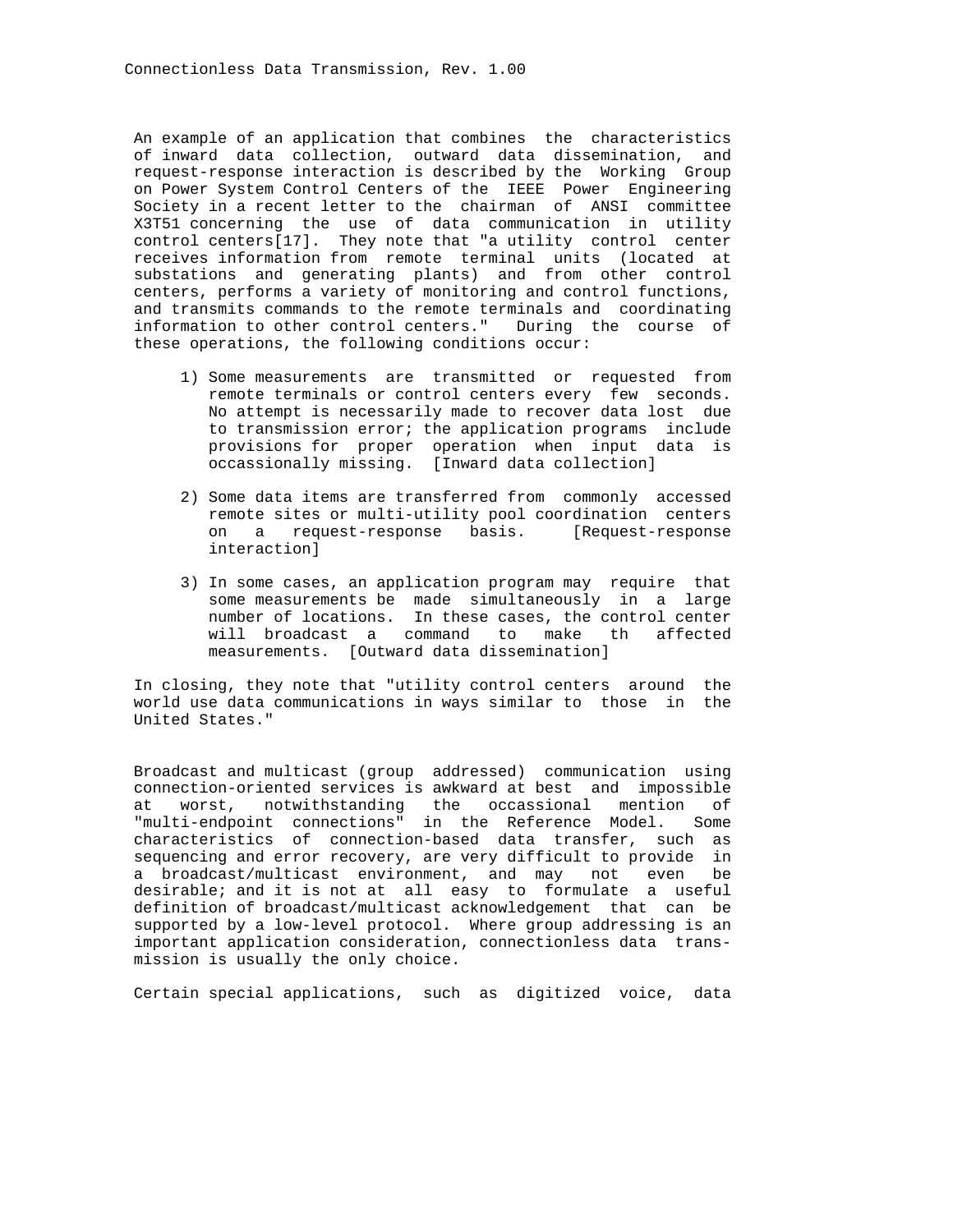telemetry, and remote command and control, involving a high level of data redundancy and/or real-time transmission requirements, may profit from the fact that CDT makes no effort to detect or recover lost or corrupted data. If the time span during which an individual datum is meaningful is relatively short, since it is quickly superceded by the next - or if, as in digitized voice transmission, the loss or corruption of one or even several data units is insignificant - the application might suffer far more from the delay that would be introduced as a connection-oriented service dealt with a lost or out-of-sequence data unit (even if retransmission or other recovery procedures were not invoked) than it would from the unreported loss of a few data units in the course of a connectionless exchange. Other special considerations - such as the undesirability, for security reasons, of maintaining connection-state information between data transfers in a military command and control system - add force to the argument that CDT should be available as an alternative to connection-oriented data transfer.

 Local area networks (LANs) are probably the most fertile ground for connectionless services, which find useful application at several layers. LANs employ intrinsically reliable physical transmission media and techniques (baseband and broadband coaxial cable, fiber optics, etc.) in a restricted range (generally no greater than 1 or 2 kilometers), and are typically able to achieve extremely low bit error rates. In addition, the media-access contention mechanisms favored by LAN designers handle transmission errors as a matter of course. The usual approach to physical interconnection ties all nodes together on a common medium, creating an inherently broadcast environment in which every transmission can be received by every station. Taking advantage of these characteristics virtually demands a connectionless data link service, and in fact most current and proposed LANs - the Xerox Ethernet[43], the proposed IEEE 802 LAN standard[14,46], and many others - depend on such a service. As a bonus, because connectionless services are simpler to implement - requiring only two or three service primitives inexpensive VLSI implementations are often possible.

 In addition, the applications for which LANs are often installed tend to be precisely those best handled by CDT. Consider this list of eight application classes identified by the IEEE 802 Interface Subcommittee as targets for the 802 LAN standard[46]:

 1. Periodic status reporting - telemetry data from instrumentation, monitoring devices associated with static or dynamic physical environments;

 2. Special event reporting - fire alarms, overload or stressing conditions;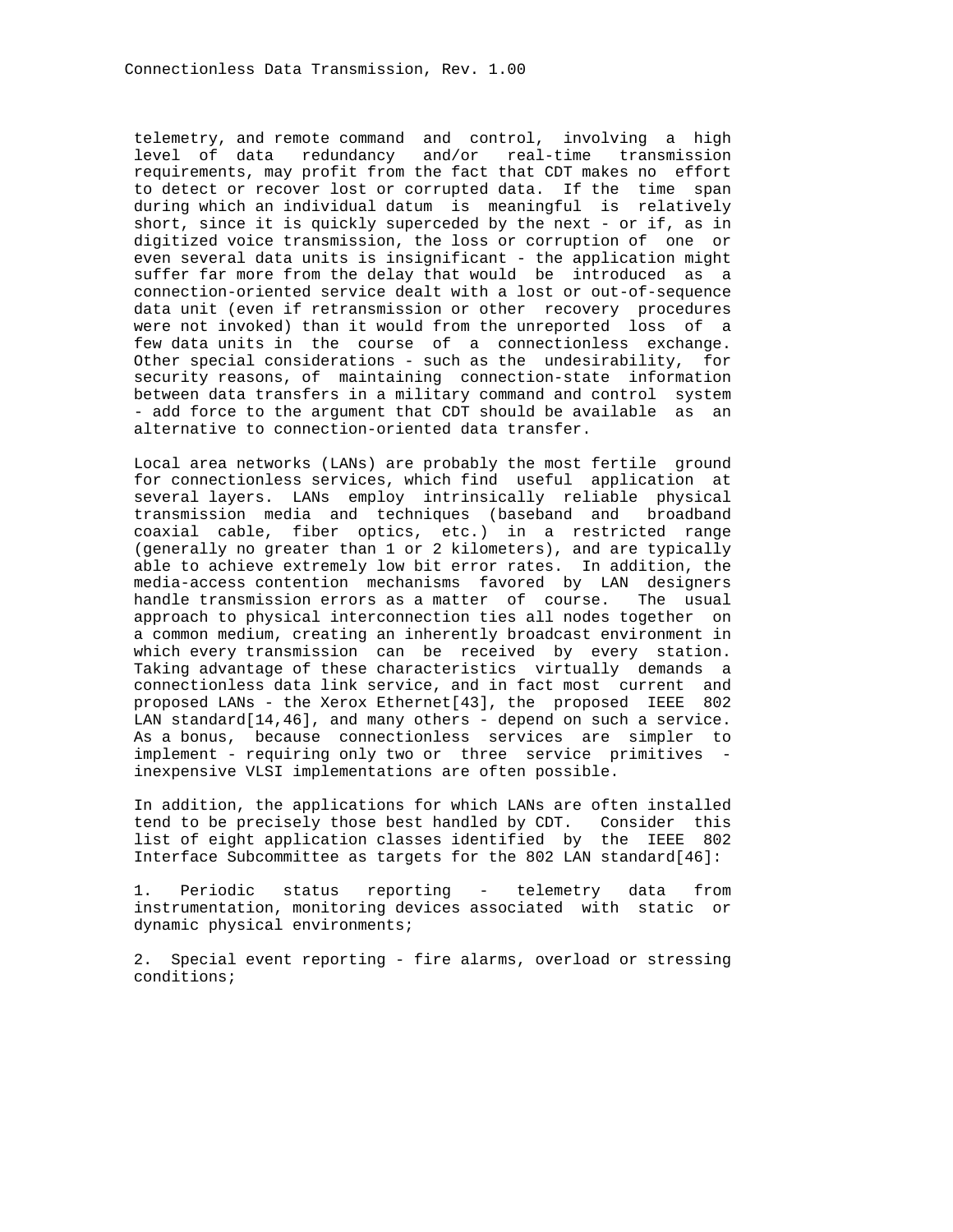3. Security control - security door opening and closing, system recovery or initialization, access control;

4. File transfer;

 5. Interactive transactions - reservation systems, electronic messaging and conferencing;

 6. Interactive information exchange - communicating text and word processors, electronic mail, remote job entry;

 7. Office information exchange - store and forward of digitized voice messages, digitized graphic/image handling;

 8. Real-time stimulus and response - universal product code checkout readers, distributed point of sale cash registers, military command and control, and other closed-loop and real-time applications.

 Of these, almost all have already been identified as classic examples of applications that have an essentially connectionless nature. Consider this more detailed example of (8): a local area network with a large number of nodes and a large number of services (e.g., file management, printing, plotting, job execution, etc.) provided at various nodes. In such a configuration, it is impractical to maintain a table at each node giving the address of every service, since changing the location of a single service would require updating the address table at every node. An alternative is to maintain a single independent "server lookup" service, which performs the function of mapping the name of a given service to the address of a server providing that service. The server-lookup server re ceives requests such as, "where is service X?", and returns the address at which an instance of service X is currently located. Communication with the server-lookup server is inherently self-contained, consisting of a single request/response exchange. Only the highest-level acknowledgement - the response from the lookup service giving the requested address - is at all significant. The native reliability of the local area network ensures a low error rate; if a message should be lost, no harm is done, since the request will simply be re-sent if a timely response does not arrive. Such an interaction is poorly model led by the connection-oriented paradigm of opening a connection, transferring a stream of data, and closing the connection. It is perfectly suited to connectionless transmission techniques.

 Network interconnection (internetworking) can be facilitated especially when networks of different types are involved, as is often the case - if the internetwork service is connectionless;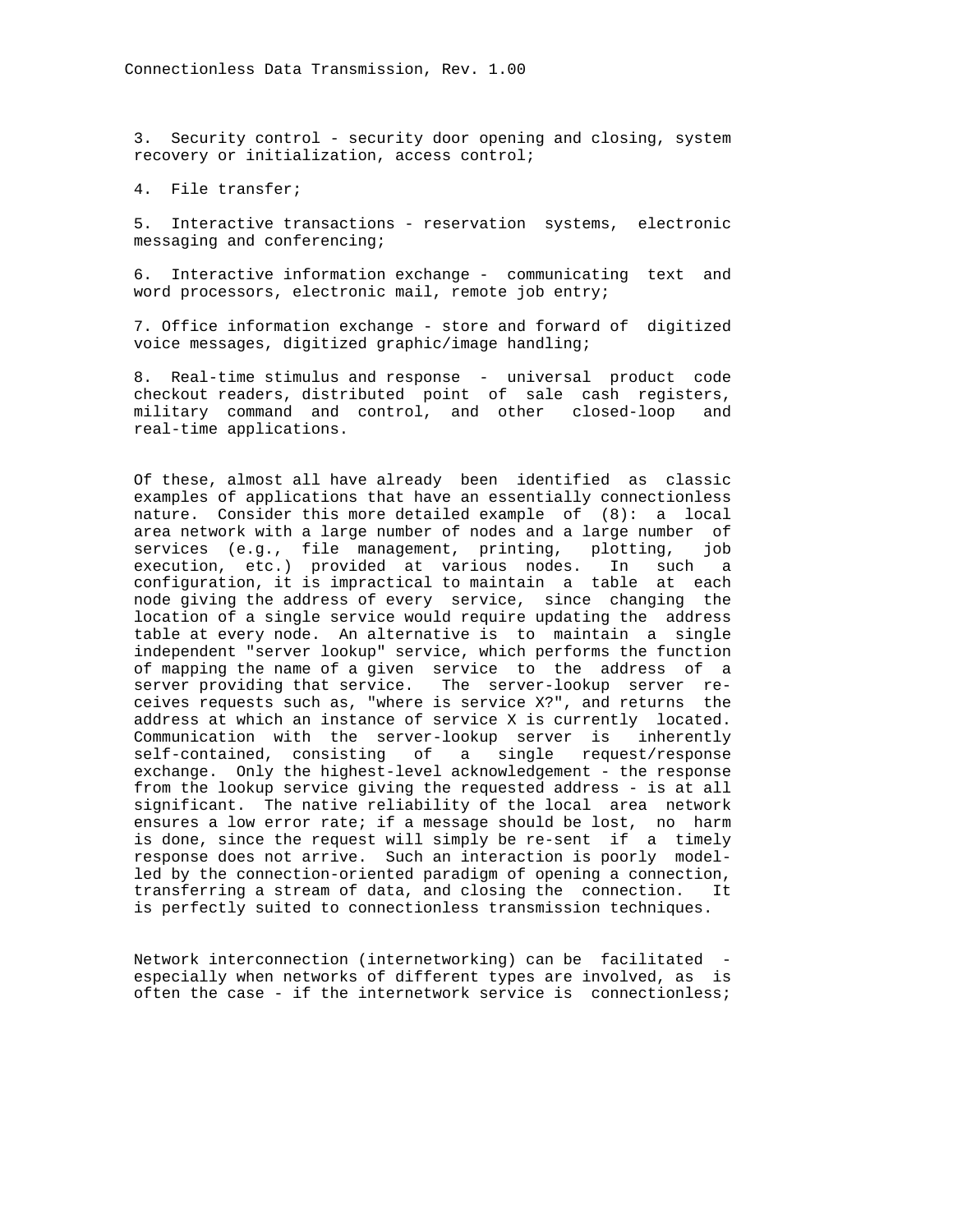and a number of related activities, such as gateway-to-gateway communication, exhibit the request-response, inward data collection, and outward data dissemination characteristics that are well supported by CDT. One of the best examples of a connectionless internetwork service is described in a document published by the National Bureau of Standards (Features of Internetwork Protocol[29], which includes a straightforward discussion of the merits of the connectionless approach:

> "The greatest advantage of connectionless service at the internet level is simplicity, particularly in the gateways. Simplicity is manifested in terms of smaller and less compli cated computer code and smaller computer storage requirements. The gateways and hosts are not required to maintain state information, nor interpret call request and call clear commands. Each data-unit can be treated independently...Connectionless service assumes a minim[al] service from the underlying subnetworks. This is advantageous if the networks are diverse. Existing internet proto cols which are intended for interconnection of a diverse variety of networks are based on a connectionless service [for example the PUP Internetwork protocol[44], the Department of Defence Standard Internet Protocol[31], and the Delta-t protocol developed at Lawrence Livermore Laboratory[45]]."

 The principle motivating the development of internetwork servi ces and protocols that make few assumptions about the nature of the individual network services (the "lowest common denominator" approach) was formulated by Carl Sunshine as the "local net independence principle"[39]: "Each local net shall retain its individual address space, routing algorithms, packet formats, protocols, traffic controls, fees, and other network character istics to the greatest extent possible." The simplicity and robustness of connectionless internetworking systems guarantee their widespread use as the number of different network types - X.25 networks, LANs, packet radio networks, other broadcast networks, and satellite networks - increases and the pressures to interconnect them grow.

4 CDT and the OSI Reference Model

 As a concept, connectionless data transmission complements the concept of connection-oriented data transfer throughout the OSI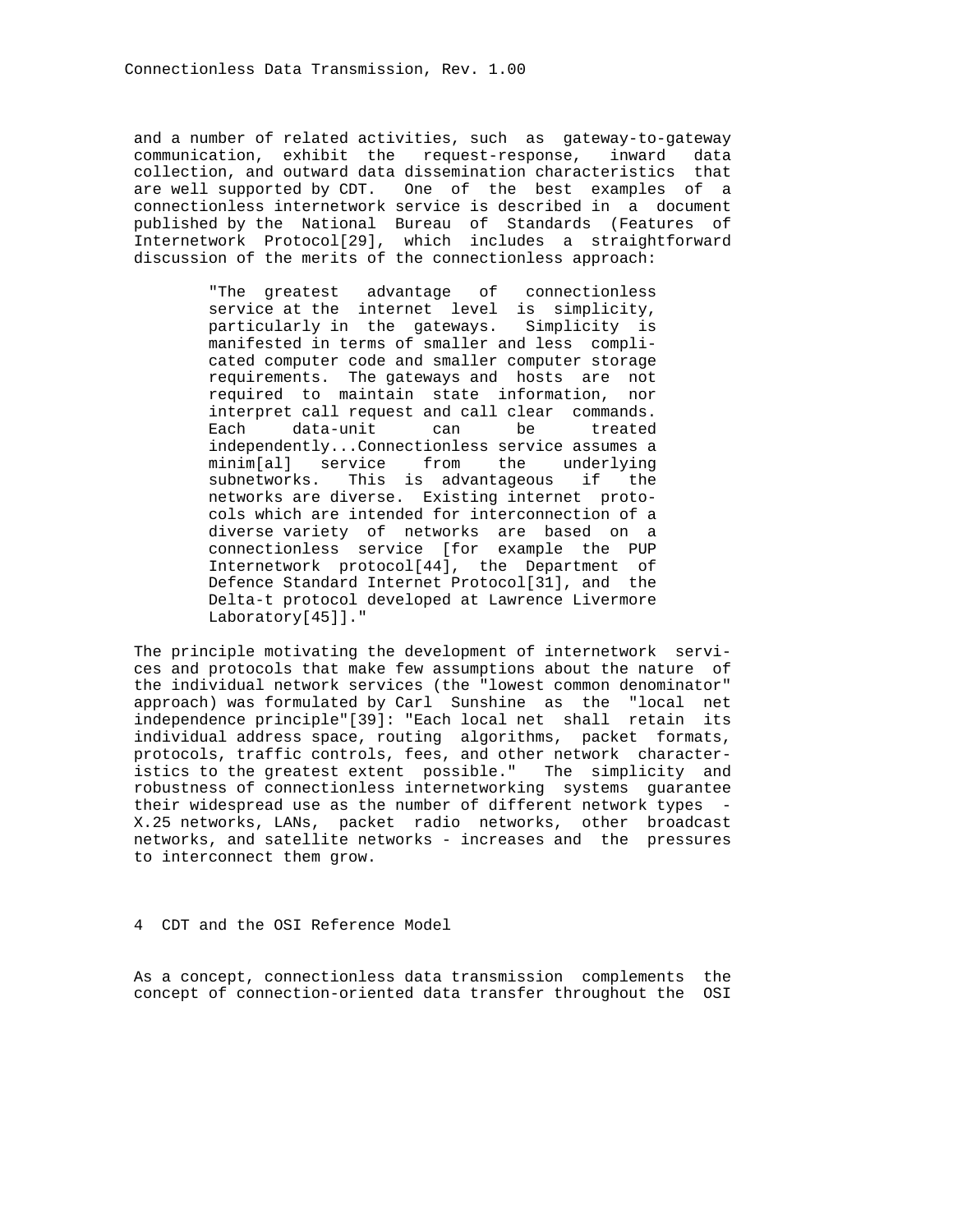architecture. As a basis for deriving standard OSI services and protocols, however, it has a greater impact on some layers of the Reference Model than on others. Careful analysis of the relative merits of connectionless and connection-oriented operation at each layer is necessary to control the prolifera tion of incompatible or useless options and preserve a balance between the power of the complementary concepts and the stabili zing objective of the OSI standardization effort.

 Figure 5 illustrates the layered OSI hierarchy as it is most commonly represented (it shows two instances of the hierarchy, representing the relationship between two OSI systems). The following sections discuss the CDT concept in the context of each of the seven layers.

# 4.1 Physical Layer

 The duality of connections and connectionless service is diffi cult to demonstrate satisfactorily at the physical layer, largely because the concept of a physical "connection" is both intuitive and colloquial. The physical layer is responsible for generating and interpreting signals represented for the purpose of transmission by some form of physical encoding (be it electrical, optical, acoustic, etc.), and a physical connection, in the most general sense (and restricting our consideration, as does the Reference Model itself, to telecommunications media), is a signal pathway through a medium or a combination of media. Is a packet radio broadcast network, then, using a "connectionless" physical service? No explicit signal pathway through a medium or media is established before data are transmitted. On the other hand, it can easily be argued that a physical connection is established with the introduction of two antennae into the "ether"; and if the antennae are aimed at each other and designed to handle microwave transmission, the impres sion that a physical connection exists is strengthened. Whether or not one recognizes the possibility of connectionless physical services - other than purely whimsical ones - will probably continue to depend on one's point of view, and will have no effect on the development of actual telecommunication systems.

### 4.2 Data Link Layer

 Many data link technologies - particularly those coming into popular use with the growth of local area networking - are far easier to understand and work with when the traditional connection-oriented concepts (embodied, for example, in the widely-used HDLC, SDLC, and ADCCP standards) are replaced by the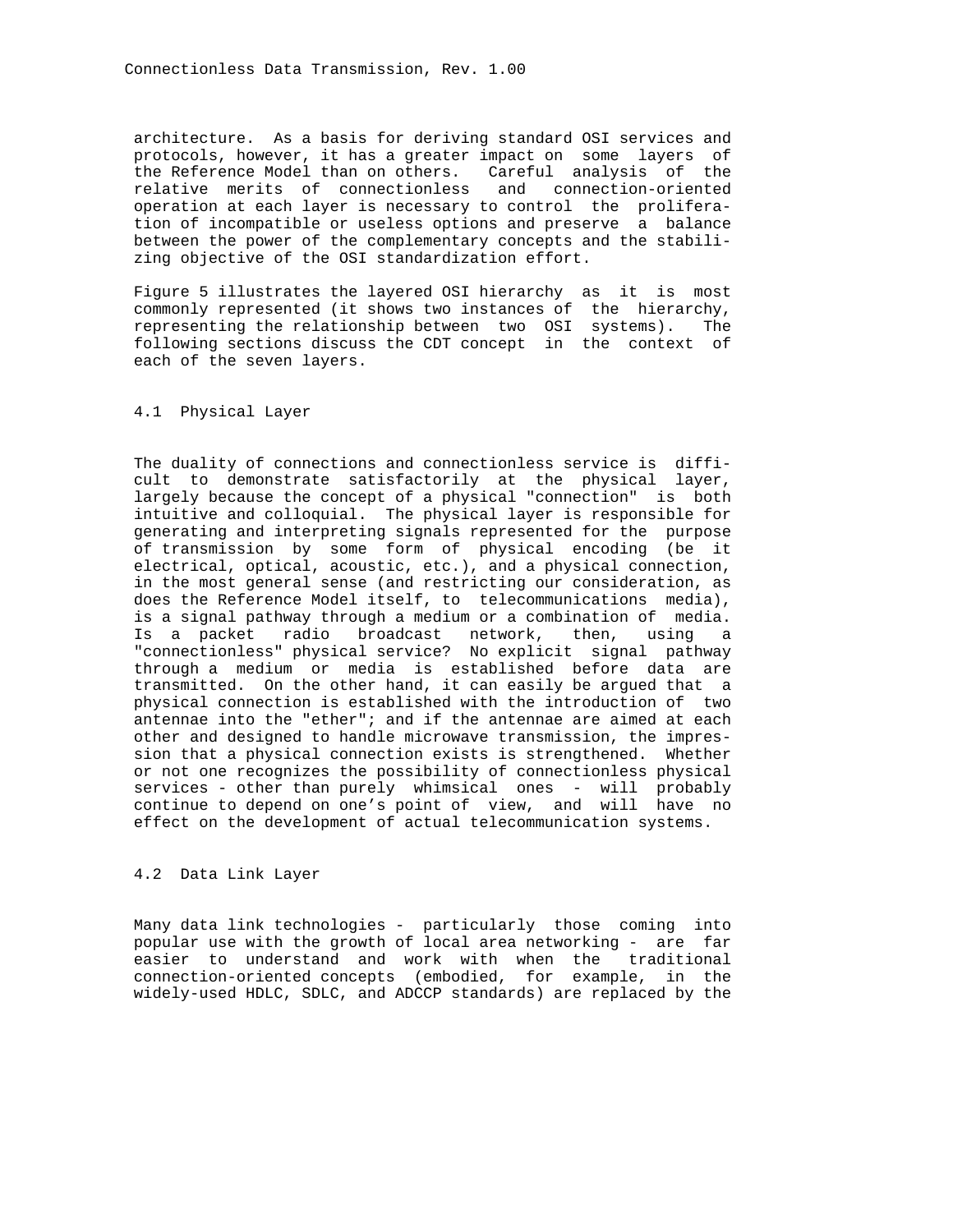| Level $7$ | Application Layer                                                                     | <---------->  Application Layer                 |
|-----------|---------------------------------------------------------------------------------------|-------------------------------------------------|
|           | ------ --------<br>Level 6   Presentation Layer $ $ <---------->   Presentation Layer | __________ _____                                |
| Level 5   | -------- ---------- <br>Session Layer (<----------> Session Layer                     | ----------- ---------                           |
|           | _________ __________                                                                  |                                                 |
| Level 4   | -------- ----------                                                                   | Transport Layer   <---------->  Transport Layer |
|           | Level 3   Network Layer   <---------->  Network Layer                                 |                                                 |
| Level 2   | Data Link Layer    <---------->     Data Link Layer                                   |                                                 |
|           | ------ ----------<br>Level 1   Physical Layer  <---------->  Physical Layer           |                                                 |
|           |                                                                                       |                                                 |

FIGURE 5 - Layered Hierarchy of Open Systems Interconnection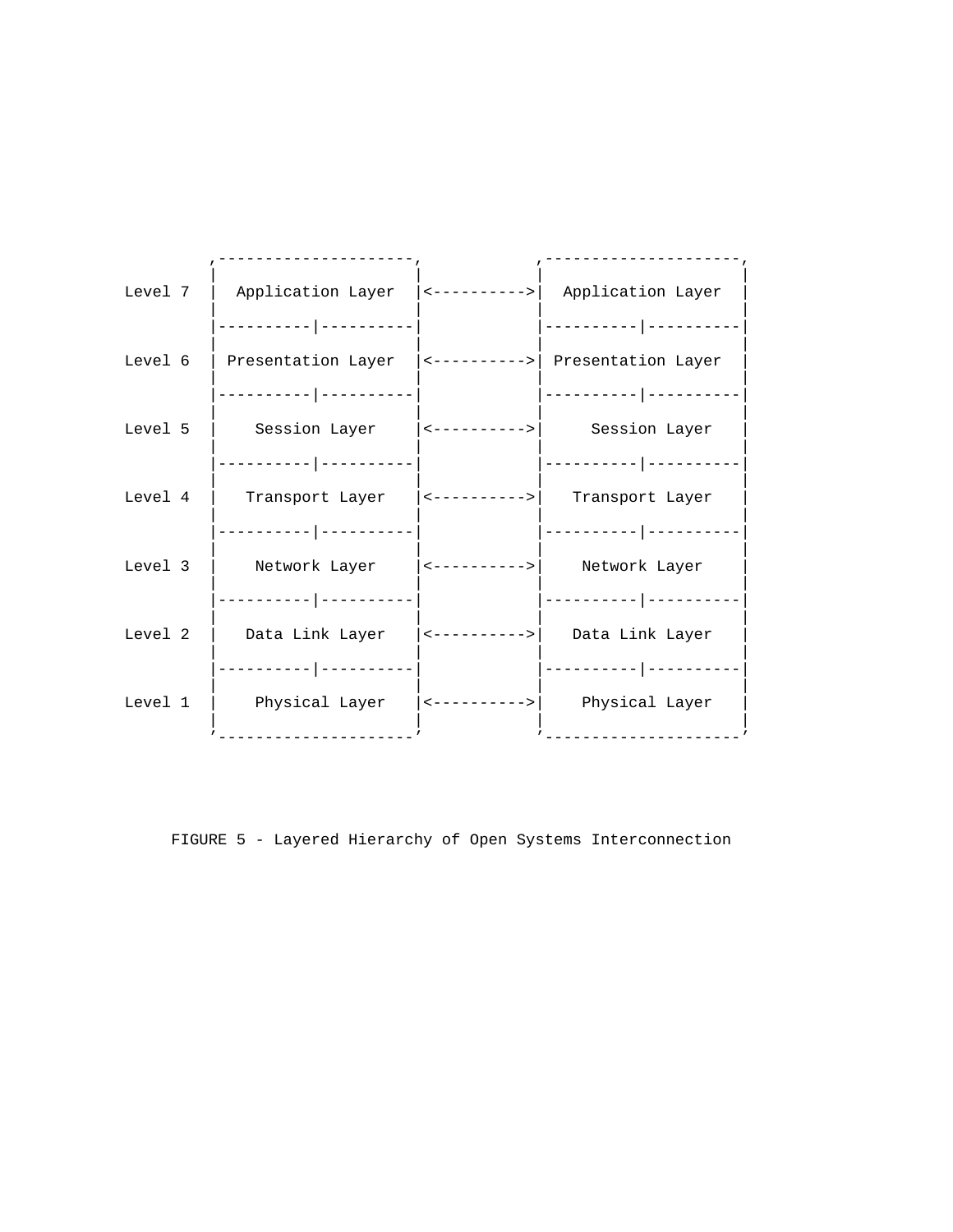concept of connectionless data transmission. The previous discussion of local area networking has already made the point that the high-speed, short-range, intrinsically reliable broad cast transmission media used to interconnect stations in local area networks are complemented both functionally and concep tually by connectionless data link techniques.

 One of the organizations currently developing a local area network data link layer standard - the Data Link and Media Access (DLMAC) subcommittee of IEEE 802 - has recognized both the need to retain compatibility with existing long-haul techni ques and the unique advantages of CDT for local area networks by proposing that two data link procedures be defined for the IEEE 802 standard.

 In one procedure, information frames are unnumbered and may be sent at any time by any station without first establishing a connection. The intended receiver may accept the frame and interpret it, but is under no obligation to do so, and may instead discard the frame with no notice to the sender. Neither is the sender notified if no station recognizes the address coded into the frame, and there is no receiver. This "connectionless" procedure, of course, assumes the "friendly" environment and higher-layer acceptance of responsibility that are usually characteristic of local area network implementations.

 The other procedure provides all of the sequencing, recovery, and other guarantees normally associated with connection-oriented link procedures. It is in fact very similar to the ISO standard HDLC balanced asynchronous mode procedure.

 Data link procedures designed for transmission media that (unlike those used in local area networks) suffer unacceptable error rates are almost universally connection-based, since it is generally more efficient to recover the point-to-point bit-stream errors detectable by connection-oriented data link procedures at the data link layer (with its comparatively short timeout intervals) than at a higher layer.

### 4.3 Network Layer

 Connectionless network service is useful for many of the same reasons that were identified in the previous discussion of network interconnection: it greatly simplifies the design and implementation of systems; makes few assumptions about underly ing services; and is more efficient than a connection-oriented service when higher layers perform whatever sequencing, flow control, and error recovery is required by user applications (in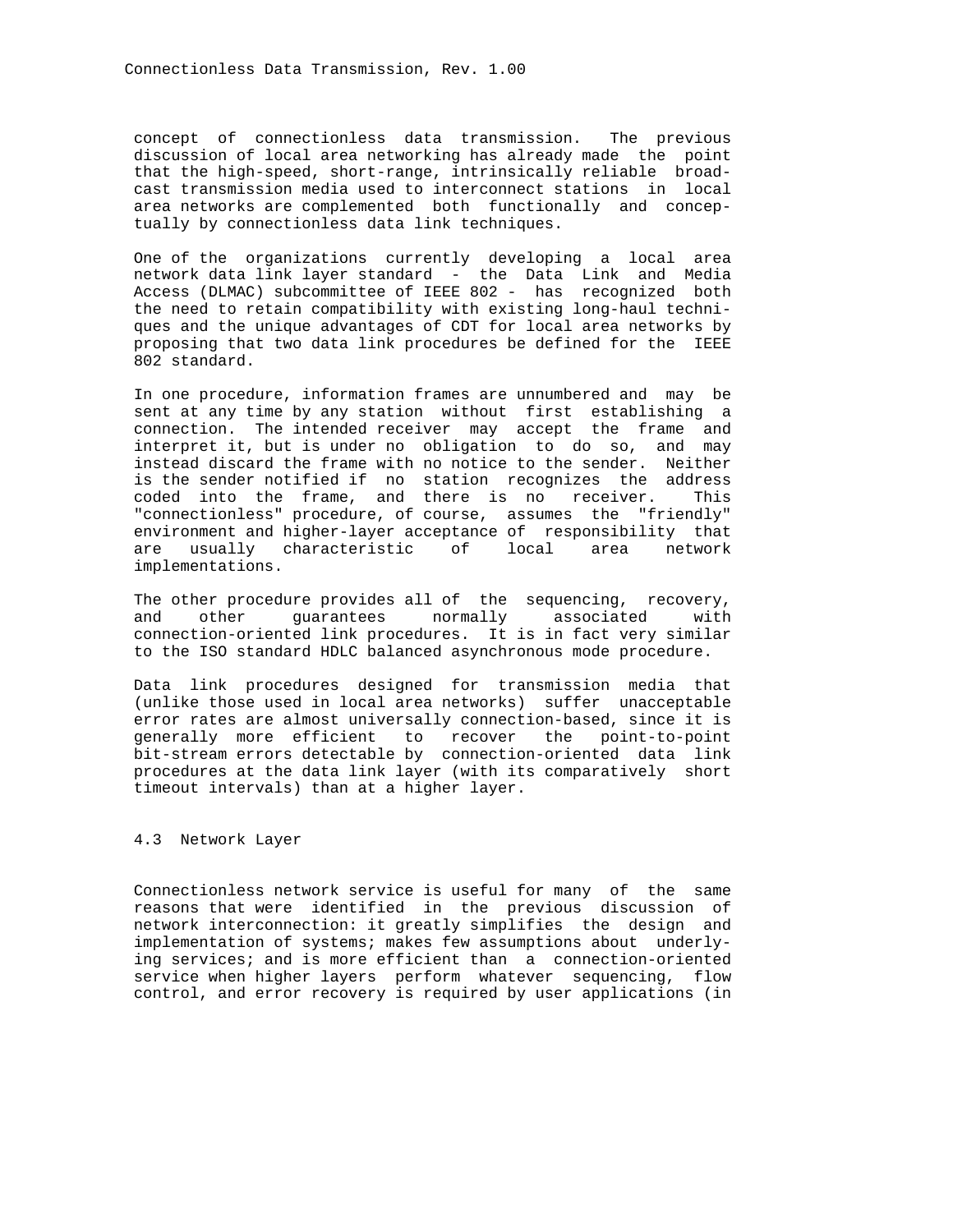fact, internetwork services are provided by the Network Layer). CDT also facilitates dynamic routing in packet- and message-switched networks, since each data unit (packet or message) can be directed along the most appropriate "next hop" unencumbered by connection-mandated node configurations. Examples of more or less connectionless network layer designs and implementations abound: Zilog's Z-net (which offers both "reliable" and "unreliable" service options); DECNET's "transport layer" (which corresponds to the OSI Network layer); Livermore Lab's Delta-t protocol (although it provides only a reliable service, performing error checking, duplicate detection, and acknowledgement); the User Datagram protocol[48]; and the Cyclades network protocol[38]. In fact, even the staunchly connection-oriented X.25 public data networks (Canada's Datapac is the best example) generally emply what amounts to a connectionless network-layer service in their internal packet switches, which enables them to perform flexible dynamic routing on a packet-by-packet basis.

# 4.4 Transport Layer

 The connectionless transport service is important primarily in systems that distinguish the Transport layer and everything below it as providing something generically named the "Transport Service", and abandon or severely compromise adherence to the OSI architecture above the Transport layer. In such systems a connectionless transport service may be needed for the same reasons that other (more OSI-respecting) systems need a connec tionless application service. Otherwise, the purpose of defin ing a connectionless transport service is to enable a uniformly connectionless service to be passed efficiently through the Transport layer to higher layers.

#### 4.5 Session Layer

 The whole notion of a session which binds presentation-entities into a relationship of some temporal duration is inherently connection-oriented. The purpose of defining a connectionless session service, therefore, is to enable a uniformly connection less service to be passed efficiently through the session layer to higher layers. In this sense, the connectionless session service stands in precisely the same relationship to the connec tionless transport service as a session-connection stands to a transport-connection.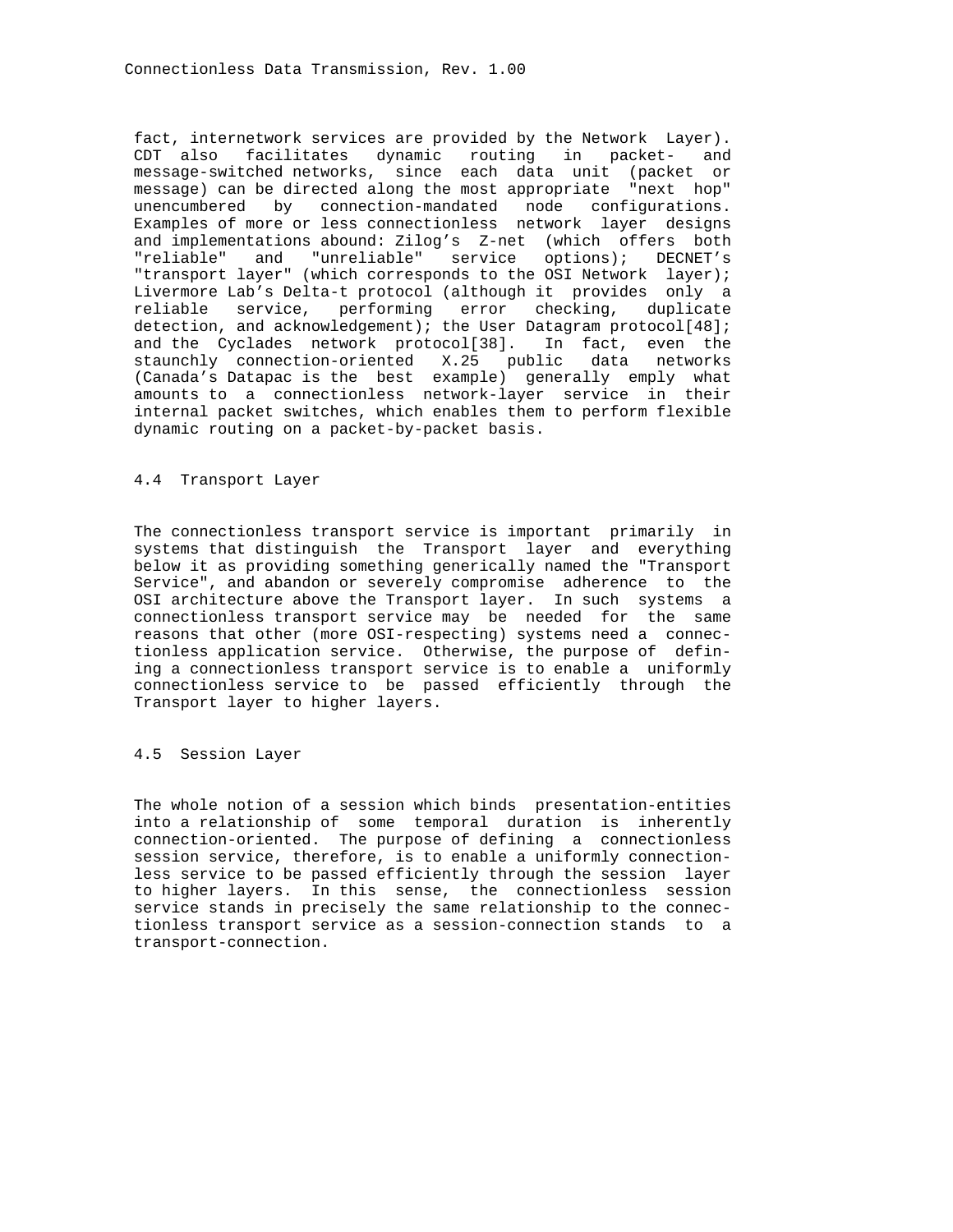#### 4.6 Presentation Layer

 Very much the same considerations apply to the Presentation layer as apply to the Session layer.

# 4.7 Application Layer

 The most obvious reason to define a connectionless application service - to give user application processes access to the connectionless services of the architecture - is not the only one. The application layer performs functions that help user application processes to converse regarding the meaning of the information they exchange, and is also responsible for dealing with the overall system management aspects of the OSI operation. Over and above the many user-application requirements for connectionless service, it may be profitably employed by system management functions that monitor and report on the status of resources in the local open system; by application layer manage ment functions that need to interact in a request-response mode with similar functions in other systems to perform security access control; and by user application process functions that monitor the status of activities in progress.

 The potential availability of two complementary services at each layer of the architecture raises an obvious question - how to choose between them? It should be clear at this point that unilateral exclusion of one or the other, although it may simplify the situation for some applications, is not a general solution to the problem. There are actually two parts to the question: how to select an appropriate set of cooperative services for all seven layers during the design of a particular open system; and, if one or more layers of the system will offer both connection-oriented and connectionless services, how to provide for the dynamic selection of one or the other in a given circumstance.

 The second part is easiest to dispose of, since actual systems as opposed to the more abstract set of services and protocols collected under the banner of OSI - will generally be con structed in such a way as to combine services cooperatively, with some attention paid to the way in which they will interact to meet specific goals. Although two services may be provided at a given layer, logical combinations of services for different applications will generally be assembled according to relatively simple rules established during the design of the system.

Evaluating the requirements of the applications a system must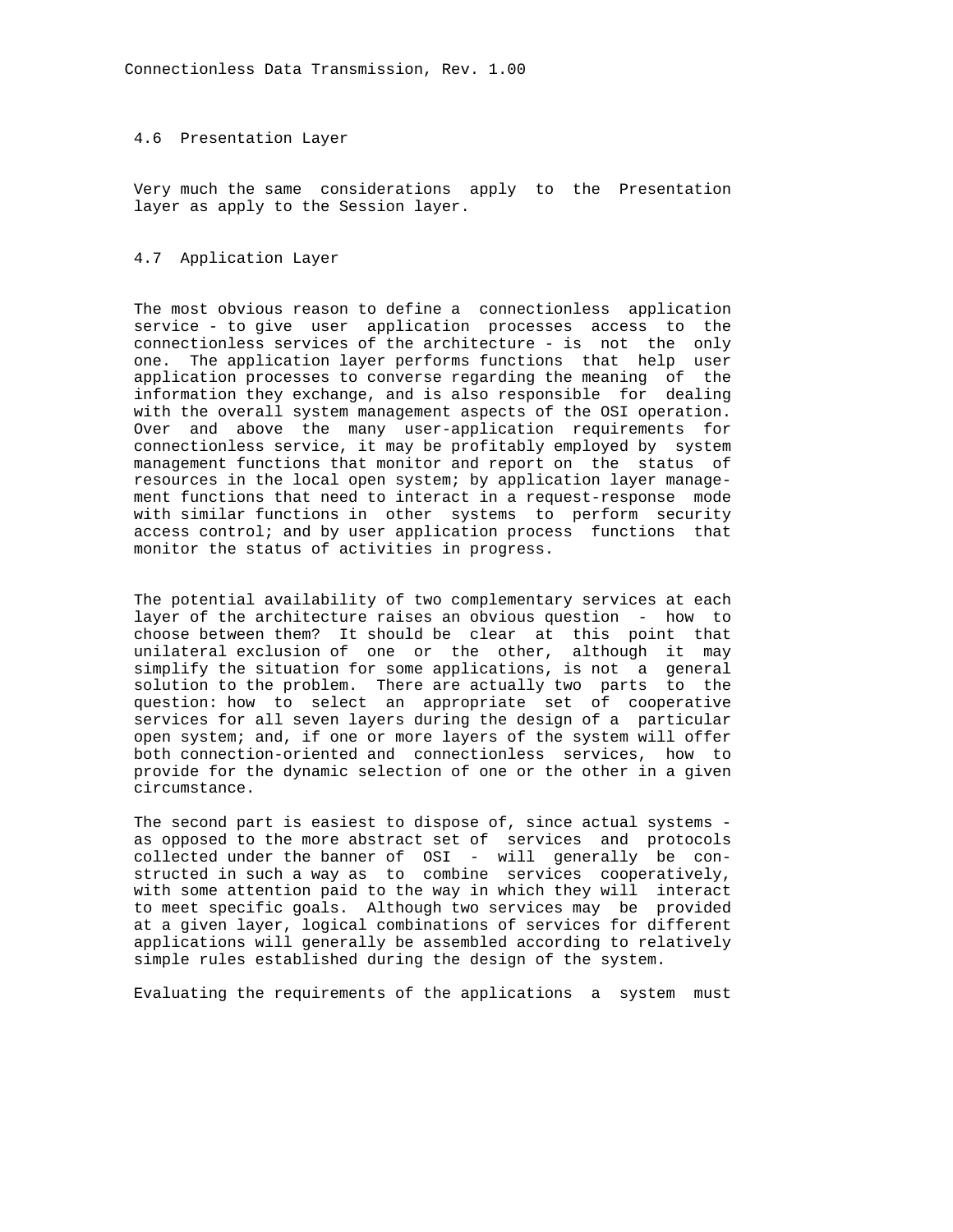support and the characteristics of the preferred implementation technologies will also answer the first question. A system designed primarily to transport large files over a long-haul network would probably use only connection-oriented services. One designed to collect data from widely scattered sensors for processing at a central site might provide a connectionless application service but use a connection-oriented network service to achieve compatibility with a public data network. Another system, built around a local area network bus or ring, might use a connectionless data link service regardless of the applications supported; if several LANs sere to be interconnected, perhaps with other network types, it might also employ a connectionless internetwork service.

 The definition of OSI standard services and protocols, however, must consider the general case, so as to accomodate a wide range of actual-system configurations. The motivating principle should be to achieve a balance between the two goals of power and simplicity. The service definition for each layer must include both connection-oriented and connectionless services; otherwise, the utility of a service at one layer could be negated by the unavailability of a corresponding service else where in the hierarchy. However, the role played by each service may be radically different from one layer to the next. The Presentation, Session, and Transport layers, for instance, need to support their respective connectionless services only because the Application layer, which must provide a connection less service to user applications, cannot do so effectively if they do not. Recognizing these role variations opens up the possibility of restoring a measure of the simplicity lost in the introduction of choice at each layer by limiting, not the choices, but the places in the hierarchy where conversion from one choice to the other - connection to connectionless, or vice versa - is allowed (see figure 6). At this stage in the devel opment of the CDT concept, it appears that there are exscellent reasons for allowing such a conversion to take place in the Application, Transport, and Network layers (and in the Data Link layer, if some physical interconnection strategies are deemed to be connectionless). In the other layers, the provision of one kind of service to the next-higher layer must always be accom plished by using the same kind of service from the next-lower layer (see figure 7). (This principle of like-to-like mapping is not related to multiplexing; it refers to service types (connection-oriented and connectionless), not to actual services.) Adopting such a restriction would contribute to the achievement of the balance mentioned above, without excluding those combinations of services that have demonstrated their usefulness.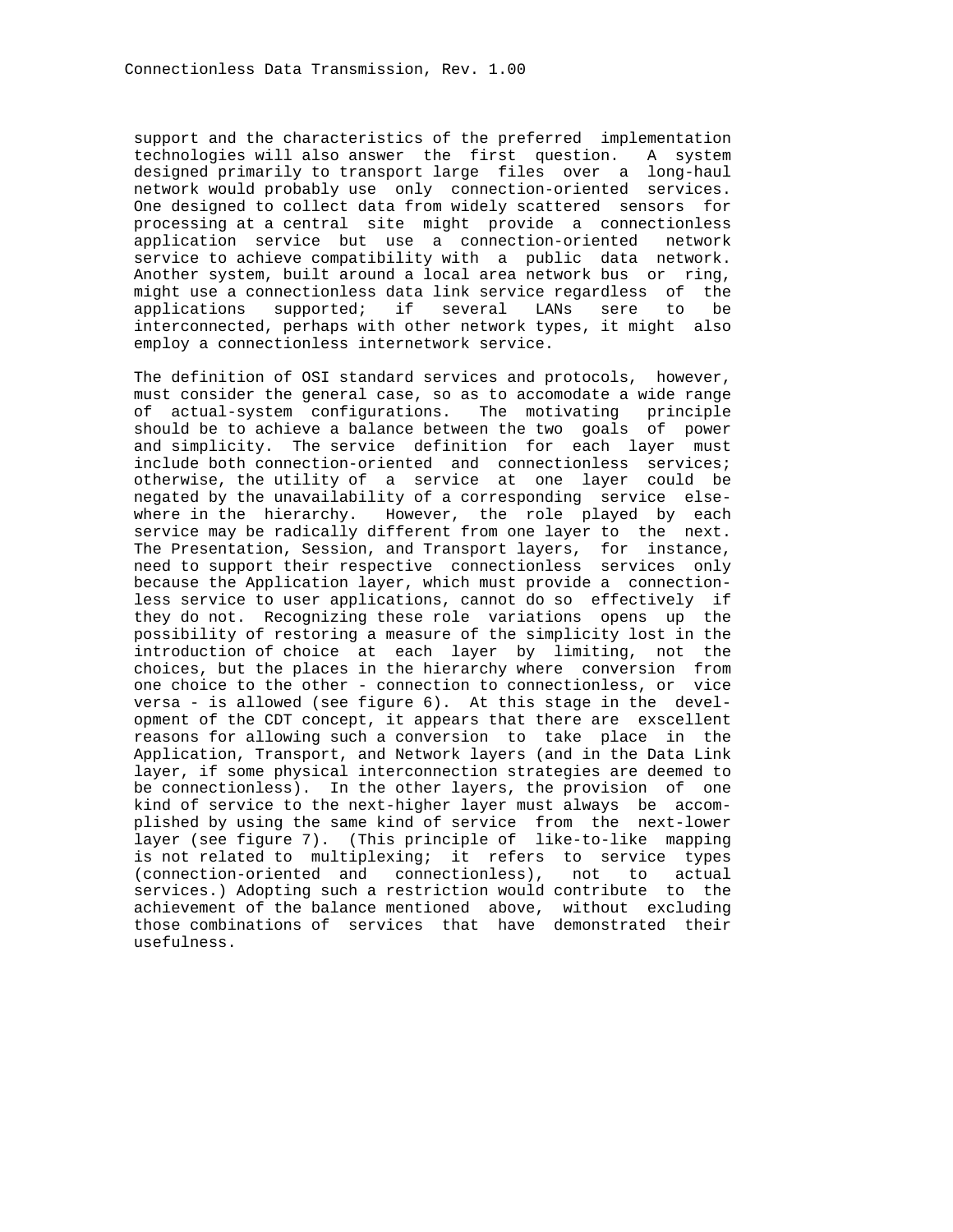





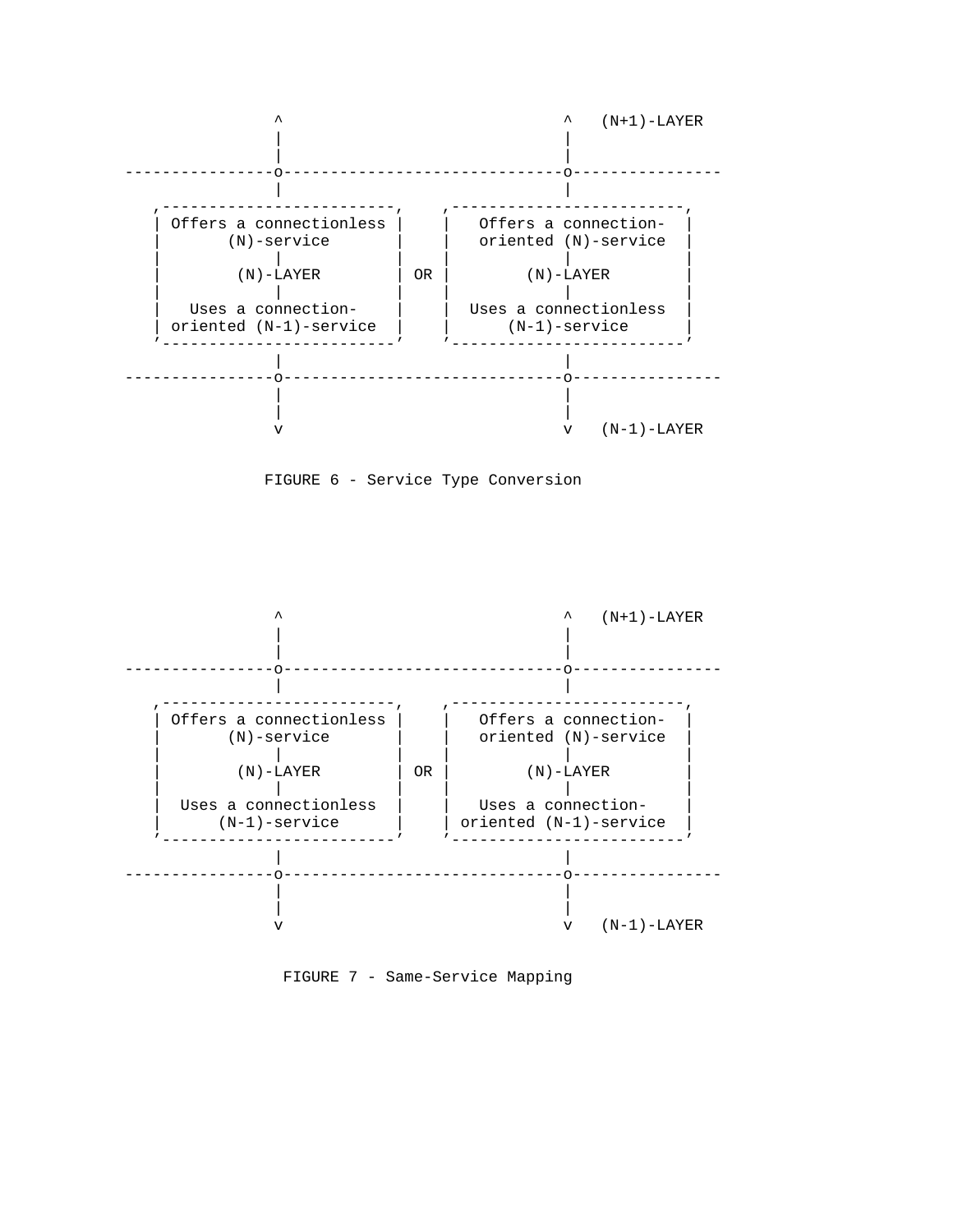#### 5 Summary

 Support for incorporating connectionless data transmission as a basic architectural element of the Reference Model has grown as understanding of the concept has become more widespread. The protocol development sponsored by various agencies of the U.S. Department of Defense, for example, have long recognized connec tions and connectionless transmission as complementary concepts, and have employed both. Similar work being carried out by a division of the Institute for Computer Science and Technology at the National Bureau of Standards, the result of which will be a series of Federal Information Processing Standards, depends heavily on connectionless as well as connection-oriented concepts. The importance of CDT to some of these U.S. efforts is reflected in comments received by ANSI committee X3T5 during the recent Reference Model ballot period, one of which states that "Publication of this material [DP7498] without incorpora tion of the concerns associated with Connectionless Data Trans[mission] makes a mockery of U.S. interests."[18] A some what less emotional expression of the same sentiment is embodied in the official U.S. Position on Connectionless Data Transmission[9], in which X3T5, the responsible U.S. organization, "endorses SC16/N555 [Recommended Changes to Section 3 of [the Reference Model] to Include CDT] without exception and announces its intention to pursue vigorously the incorporation of CDT as the first major extension to the Basic Reference Model of OSI." In the same document, X3T5 notes that it "intends to issue and maintain a version of DP7498 to be referred to as DP7498-prime, incorporating the CDT extensions." That there is also significant international support for the CDT concept is clear, however, from the membership of the ISO SC16/WG1 Ad Hoc Group on Connectionless Data Transmission, which produced the N555 document last November; it includes represen tatives from France, Japan, Germany, and the United Kingdom as well as from the U.S. Those who believe that the CDT concept is an essential part of the OSI architecture hope that eventually the DP7498-prime document, or its successor, will replace the exclusively connection-oriented Reference Model before the latter becomes an International Standard.

6 Acknowledgements

[to be supplied]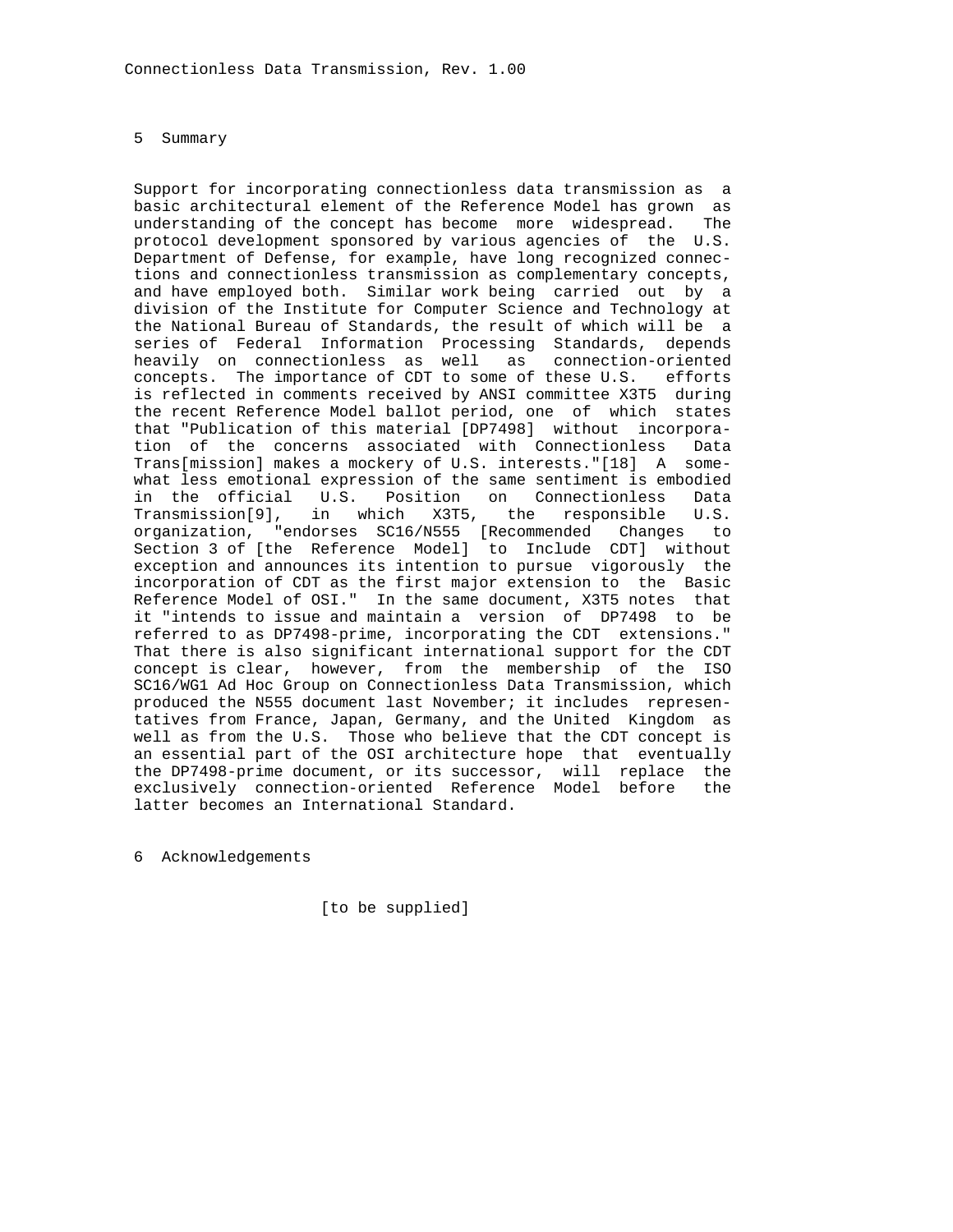Connectionless Data Transmission, Rev. 1.00 Appendix A: Vocabulary

APPENDIX A - Vocabulary

OSI Terminology

 The following terms are defined in either the text or the vocabulary annex (or both) of the Draft Proposed Reference Model of OSI (ISO/DP7498). Some terms are given more than one defini tion in different sections of the Reference Model; these are marked with an asterisk (\*), to indicate that selection of the accompanying definition involved the author's personal judgement.

[to be supplied]

 (N)-connection (N)-service-access-point (N)-service-access-point-address (N)-layer system (N)-entity (N)-connection-endpoint-identifier

CDT Terminology

 The following terms, not yet part of the standard OSI vocabulary, relate to the concept of connectionless data transmission.

 "Connectionless Data Transmission is the transmission (not transfer) of an (N)-service-data-unit from a source (N)-service-access-point to one or more destination (N)-service-access-points without establishing an (N)-connection for the transmission."

"A Connectionless (N)-Service is one that accomplishes the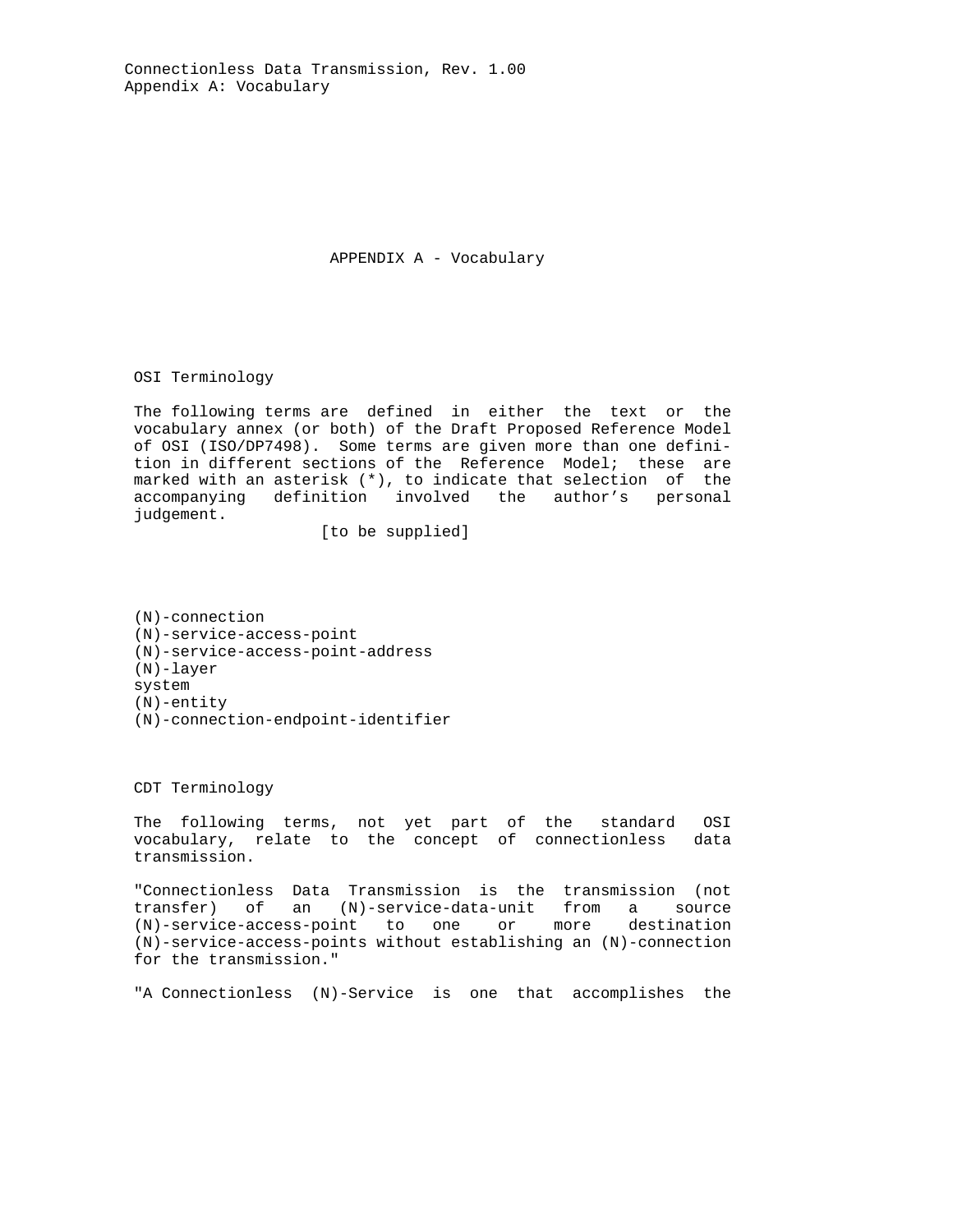Connectionless Data Transmission, Rev. 1.00 Appendix A: Vocabulary

 transmission of a single self-contained (N)-service-data-unit between (N+1)-entities upon the performance of a single (N)-service access."

 Transmit: "to cause to pass or be conveyed through space or a medium." This term refers to the act of conveying only, without implying anything about reception.

 Transfer: "to convey from one place, person, or thing, to another." A one-way peer-to-peer connotation restricts the use of this term to cases in which the receiving peer is party to and accepts the data transferred.

 Exchange: "to give and receive, or lose and take, reciprocally, as things of the same kind." A two-way peer-to-peer connotation restricts the use of this term to cases in which both give and receive directions are clearly evident.

 datagram unit-data transfer/transmission transaction (from SC1/N688) data transmission (from DIS 2382 Section 9)

[End of Appendix A]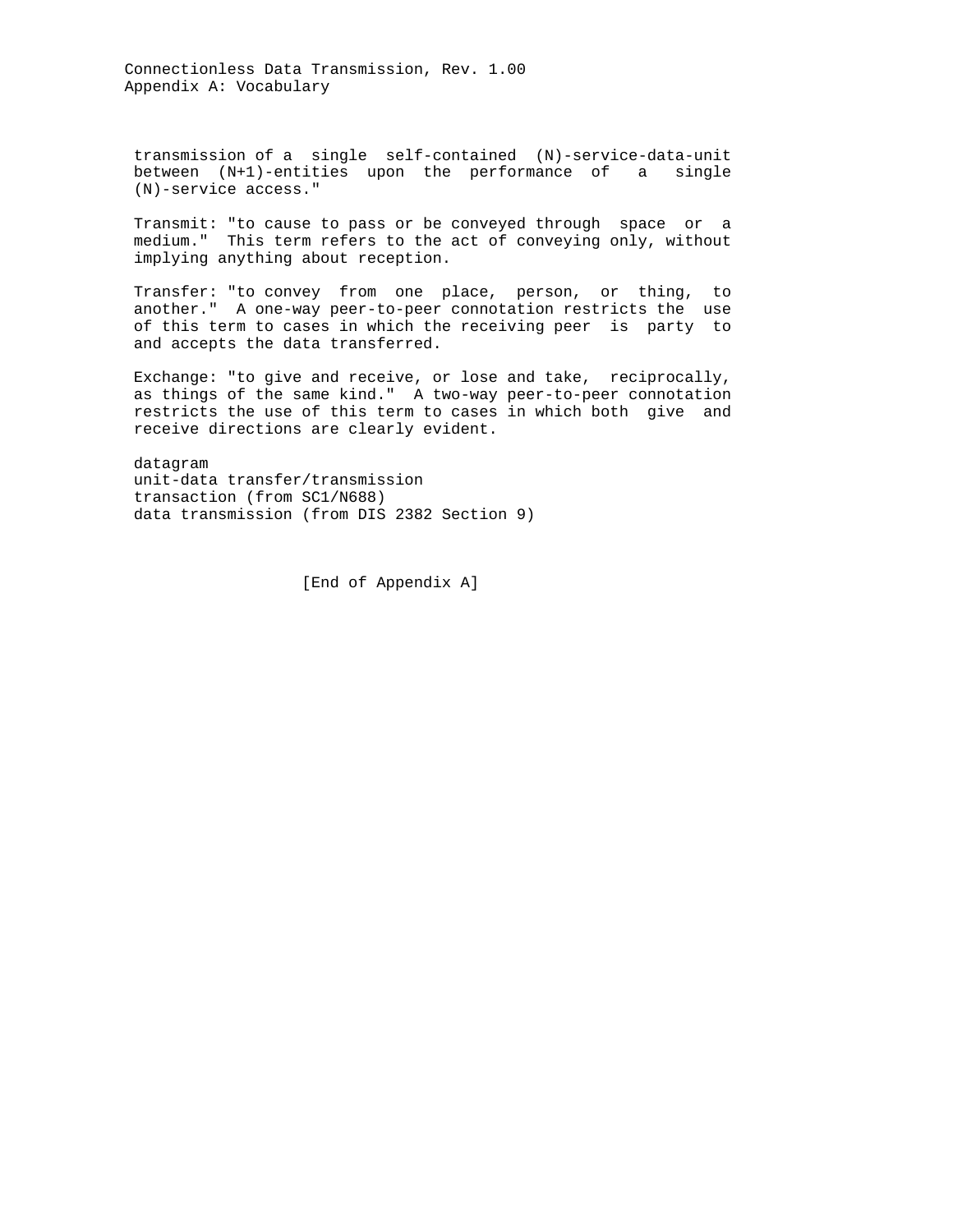Connectionless Data Transmission, Rev. 1.00 Appendix B: References

APPENDIX B - References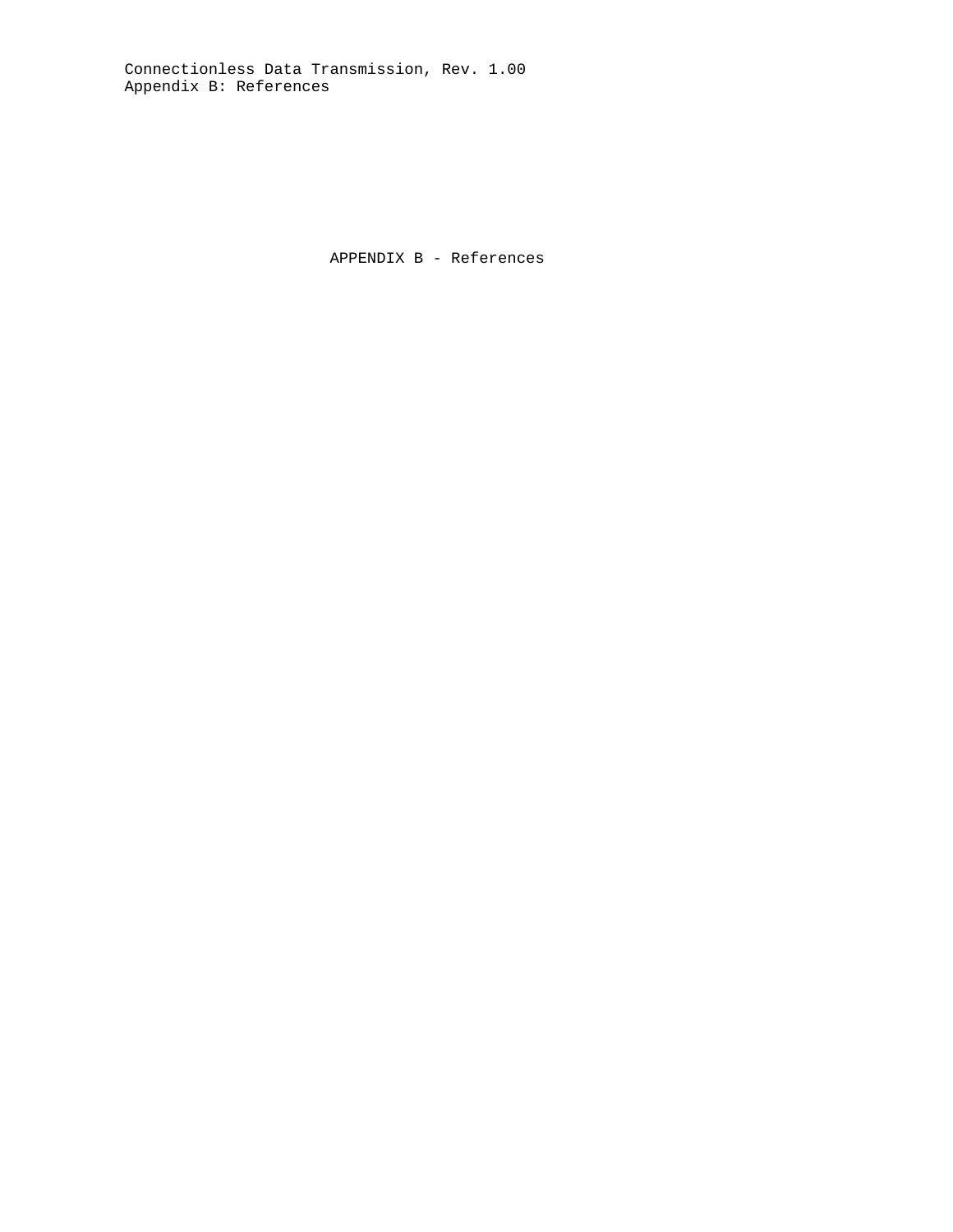1. Data Processing - Open Systems Interconnection - Basic Reference Model.

| Source:    | ISO/TC97/SC16      |
|------------|--------------------|
| Reference: | ISO/DP7498         |
|            | X3T51/80-67        |
|            | X3S33/X3T56/80-121 |
|            | X3S37/80-115       |
| Date:      | 12/80              |

 2. Recommended Changes to Section 3 of 97/16 N537, Basic Specifications of the Reference Model of OSI, to Include Connectionless Data Transmission.

| Source:    |             | ISO/TC97/SC16/WG1 Ad Hoc      |  | Group | on |
|------------|-------------|-------------------------------|--|-------|----|
|            |             | Connectionless Data Transmis- |  |       |    |
|            |             | sion                          |  |       |    |
| Reference: |             | ISO/TC97/SC16/N555            |  |       |    |
|            | X3S37/81-9  |                               |  |       |    |
|            | X3T51/80-68 |                               |  |       |    |
|            |             | X3S33/X3T56/80-122            |  |       |    |
| Date:      | 11/80       |                               |  |       |    |
|            |             |                               |  |       |    |

 3. Report of the Ad Hoc Group on Connectionless Data Transmission.

| Source:    |             | ISO/TC97/SC16/WG1 Ad Hoc Group |  | on |
|------------|-------------|--------------------------------|--|----|
|            |             | Connectionless Data Transmis-  |  |    |
|            |             | sion                           |  |    |
| Reference: |             | ISO/TC97/SC16/N566             |  |    |
|            | X3T51/80-69 |                                |  |    |
|            |             | X3S33/X3T56/81-13              |  |    |
|            | X3S37/81-35 |                                |  |    |
| Date:      | 11/80       |                                |  |    |
|            |             |                                |  |    |

 4. Definitions of the Term "Connectionless Data Transmission" (a letter to the chairman of ANSC X3T51 from the acting chairman of ANSC X3T56).

| ANSC X3S33/X3T56  |
|-------------------|
| X3S33/X3T56/81-22 |
| X3T51/81-2        |
| X3S37/81-6        |
| 1/81              |
|                   |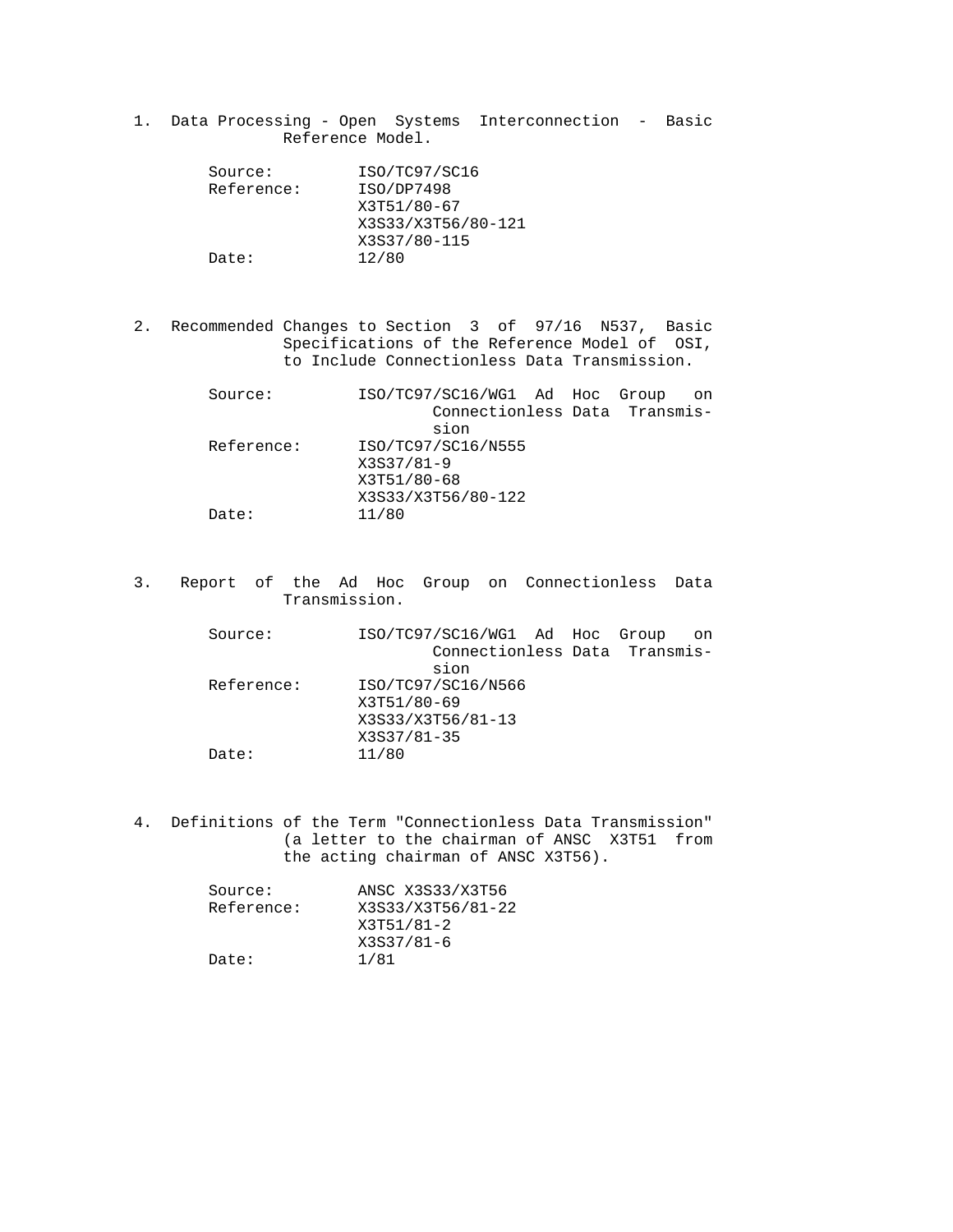5. Connectionless Provisions for OSI Reference Model.

| Source:    | ANSC X3S37           |
|------------|----------------------|
| Reference: | ISO/TC97/SC6/WG2/W12 |
|            | X3S37/81-16R         |
| Date:      | 2/81                 |

 6. Comments on Recommended Changes to Section 3 of 97/16 N537, Basic Specification of the Reference Model of OSI, to include Connectionless Data Transmission, SC16/N555.

| Source:    | DIN (FRG)            |
|------------|----------------------|
| Reference: | ISO/TC97/SC6/WG2/W10 |
| Date:      | 2/81                 |

7. Connectionless Data Transmission.

| Source:    | X3S33/X3T56 Ad Hoc Group on Connec- |
|------------|-------------------------------------|
|            | tionless Data Transmission          |
| Reference: | X3S33/X3T56/81-26                   |
| Date:      | 1/81                                |

 8. Contribution to Document ISO/TC97/SC16 N555 Concerning the Extension of General Concepts from the Basic Reference Model to Connectionless Data Trans fer Mode.

> Source: ISO/TC97/SC16/WG1 Ad Hoc Model Exten sion Group B Reference: Date: 3/81

9. US Position on Connectionless Data Transmission.

| Source:    | ANSC X3T5          |
|------------|--------------------|
| Reference: | ISO/TC97/SC16/N605 |
|            | X3T51/81-26        |
| Date:      | 3/81               |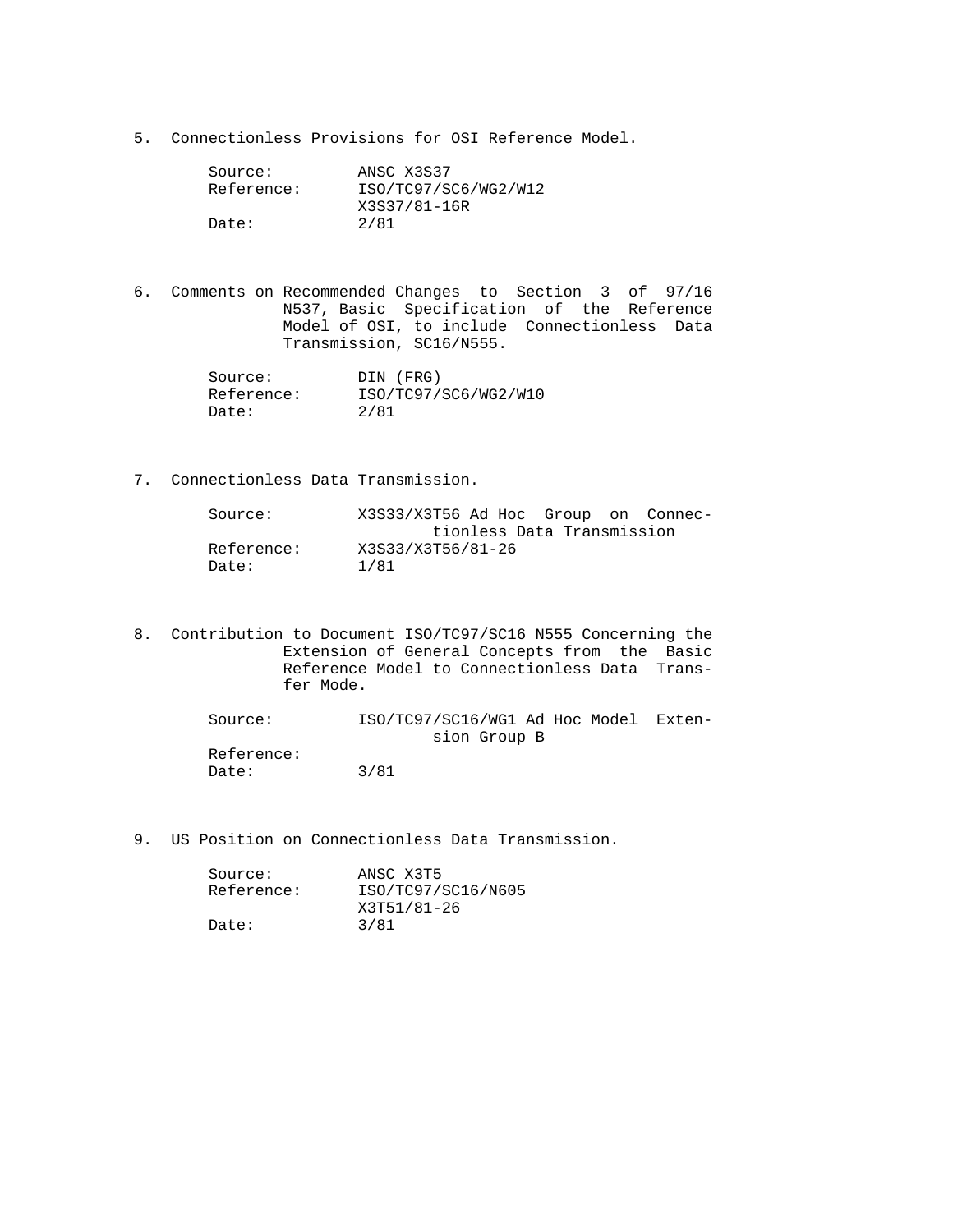10. Revision of SC16/N551 to Include Connectionless Data Transmission.

| Source:    | ANSC X3S33/X3T56   |
|------------|--------------------|
| Reference: | ISO/TC97/SC16/N602 |
|            | X3S33/X3T56/81-67  |
|            | X3T51/81-20        |
|            | X3S37/81-17        |
| Date:      | 3/81               |

11. Report of USA Vote and Comments on ISO DP7498.

| Source:    | ANSC X3T5          |
|------------|--------------------|
| Reference: | ISO/TC97/SC16/N590 |
|            | X3T51/81-29        |
| Date:      | 3/81               |

 12. USA Proposed Revision to Draft Basic Session Service Specification, ISO TC97/SC16 N553.

| Source:    | ANSC X3S33/X3T56   |
|------------|--------------------|
| Reference: | ISO/TC97/SC16/N597 |
|            | X3S33/X3T56/81-39R |
|            | X3T51/81-28        |
| Date:      | 3/81               |

 13. USA Proposed Revision to Draft Transport Service Specification, ISO TC97/SC16 N563.

| Source:    | ANSC X3S33/X3T56   |
|------------|--------------------|
| Reference: | ISO/TC97/SC16/N601 |
|            | X3S33/X3T56/81-33R |
|            | X3T51/81-17        |
| Date:      | 3/81               |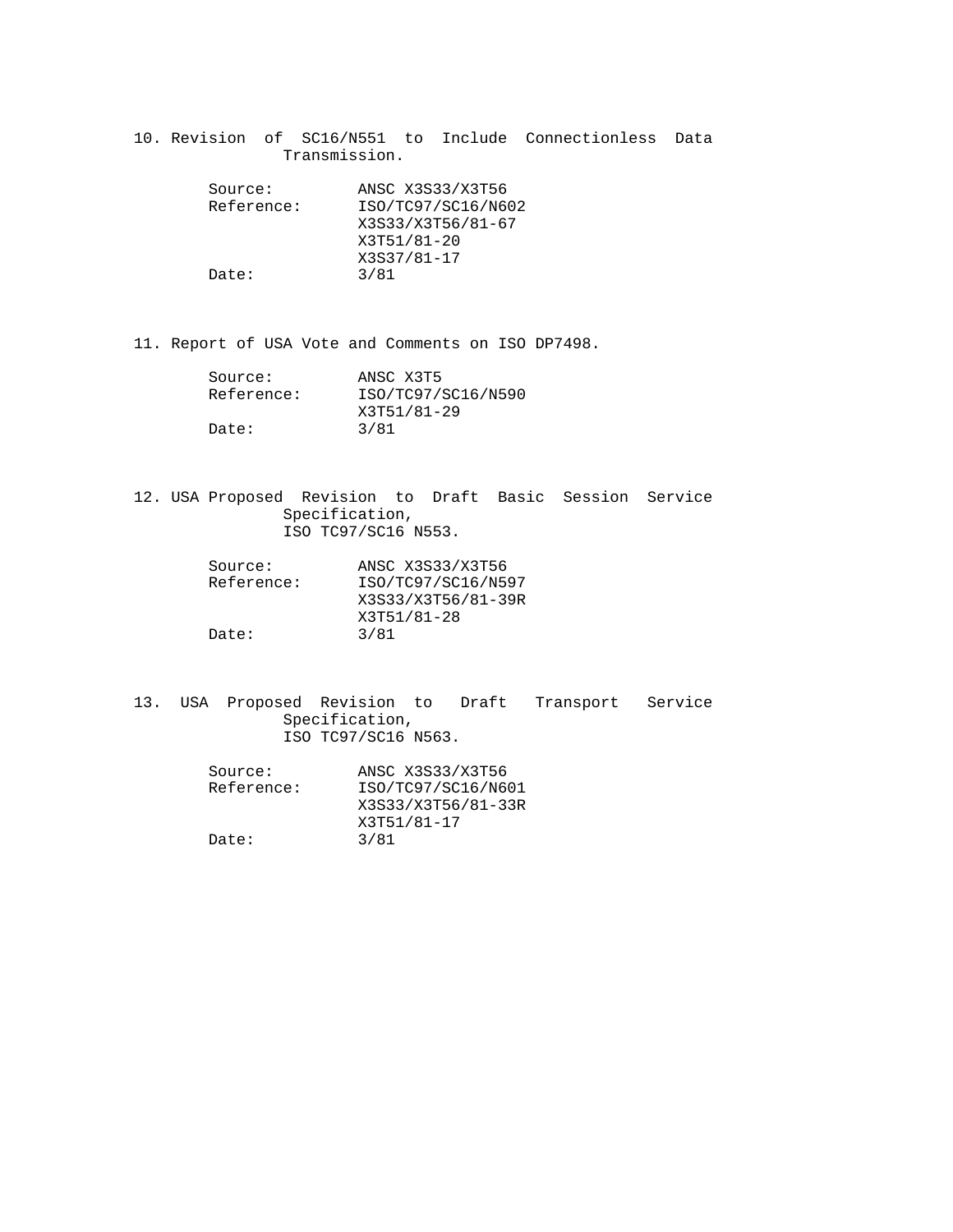14. Comments on Connectionless Data Transmission.

| Source:    | Robert F. Stover, Honeywell Inc. |
|------------|----------------------------------|
| Reference: | Private communication            |
| Date:      | 4/81                             |

15. Proposed Changes to the OSI Transport Layer.

| Source:    | Gregory Ennis, Sytek Inc.           |  |  |
|------------|-------------------------------------|--|--|
| Reference: | X3T51 Reference Model Editing Group |  |  |
|            | V3. B                               |  |  |
| Date:      | 3/81                                |  |  |

 16. Review of the ISO Draft Proposal (DP 7498), Open System Interconnection Reference Model (Project IPSC-0168).

| Source:    |      | National Security Agency, Central   |  |  |
|------------|------|-------------------------------------|--|--|
|            |      | Security Service, Department        |  |  |
|            |      | of Defense                          |  |  |
| Reference: |      | NSA/CSS Serial T095/008/81          |  |  |
|            |      | X3T51 Reference Model Editing Group |  |  |
|            | V3.F |                                     |  |  |
| Date:      | 3/81 |                                     |  |  |

17. Comments on Draft Proposal ISO/DP7498.

| Source:    | Working Group on Power System Control |             |  |                               |  |
|------------|---------------------------------------|-------------|--|-------------------------------|--|
|            |                                       |             |  | Centers, IEEE Power Engineer- |  |
|            |                                       | ing Society |  |                               |  |
| Reference: | X3T51 Reference Model Editing Group   |             |  |                               |  |
|            | V3.I. V4.4                            |             |  |                               |  |
| Date:      | 3/81                                  |             |  |                               |  |

 18. Review of ISO Draft Proposal 7498 (Open Systems Interconnection).

| Department of the Air Force         |  |
|-------------------------------------|--|
| X3T51 Reference Model Editing Group |  |
| V3.J, V4.5, V1.15, V2.H             |  |
| 3/81                                |  |
|                                     |  |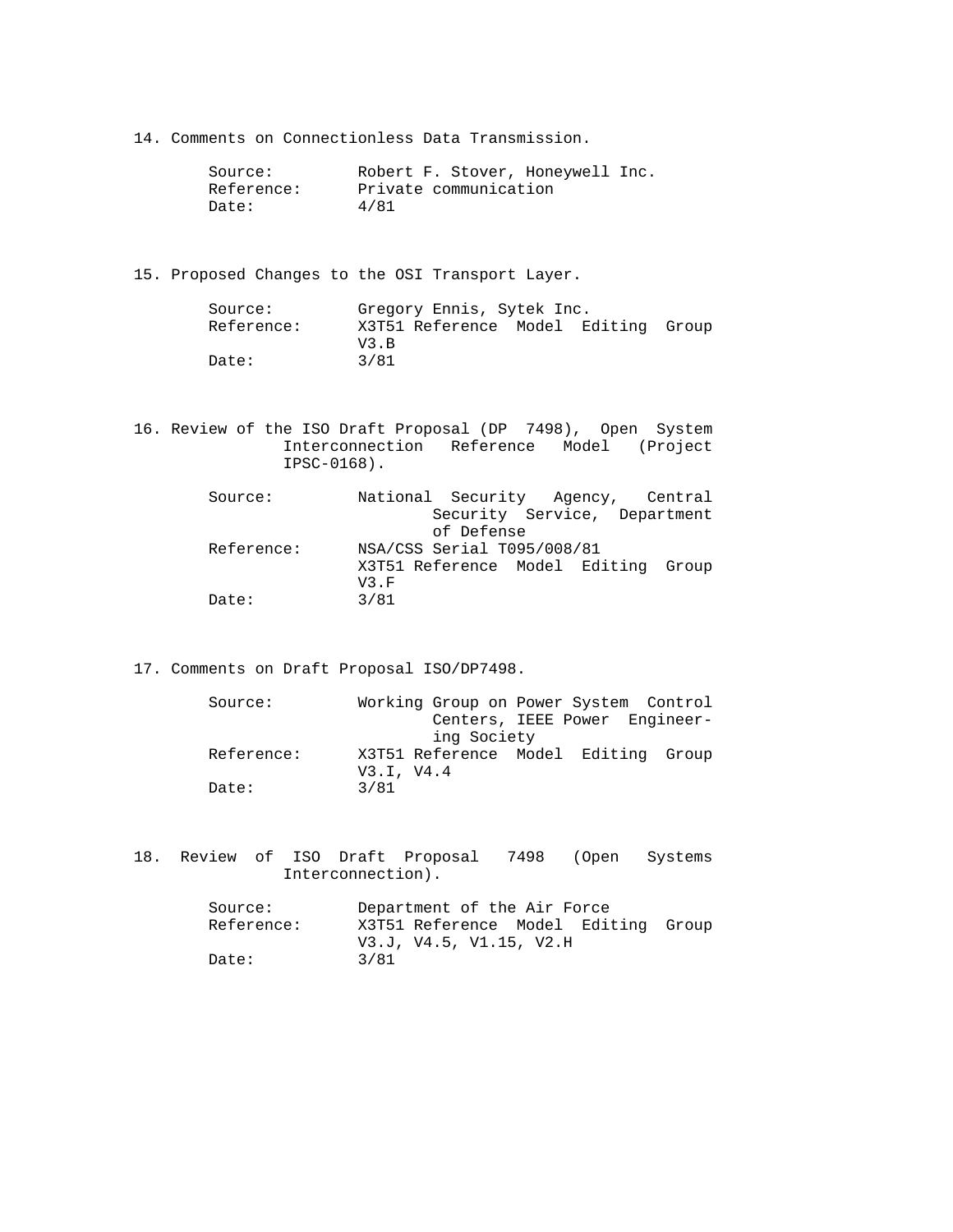19. Proposed Improvements to Section 6 of DP7498.

 Source: A. Lyman Chapin, Data General Corpora tion<br>Reference: X3T51 Referer Reference: X3T51 Reference Model Editing Group V3.M Date: 3/81

20. Comments on Section 7.4 of DP7498.

| Source:    |       | ANSC X3S33/X3T56                    |  |  |
|------------|-------|-------------------------------------|--|--|
| Reference: |       | X3S33/X3T56/81-30                   |  |  |
|            | V3. H | X3T51 Reference Model Editing Group |  |  |
| Date:      | 3/81  |                                     |  |  |

21. Comments on DP7498.

| Source:    | ANSC X3S33/X3T56                    |  |  |
|------------|-------------------------------------|--|--|
| Reference: | X3S33/X3T56/81-60                   |  |  |
|            | X3T51 Reference Model Editing Group |  |  |
|            | V3. N                               |  |  |
| Date:      | 3/81                                |  |  |

 22. USA Position Concerning Progression of the Reference Model of Open Systems Interconnection (Parts I and II of USA Comments on N309).

| Source:    | ANSC X3T5          |
|------------|--------------------|
| Reference: | ISO/TC97/SC16/N405 |
|            | X3T5/80-120        |
|            | X3T51/80-43        |
| Date:      | 9/80               |

 23. Addenda to the USA Position Concerning Progression of OSI Reference Model (Parts I and II).

| ANSC X3T5   |
|-------------|
| X3T5/80-143 |
| X3T51/80-63 |
| 9/80        |
|             |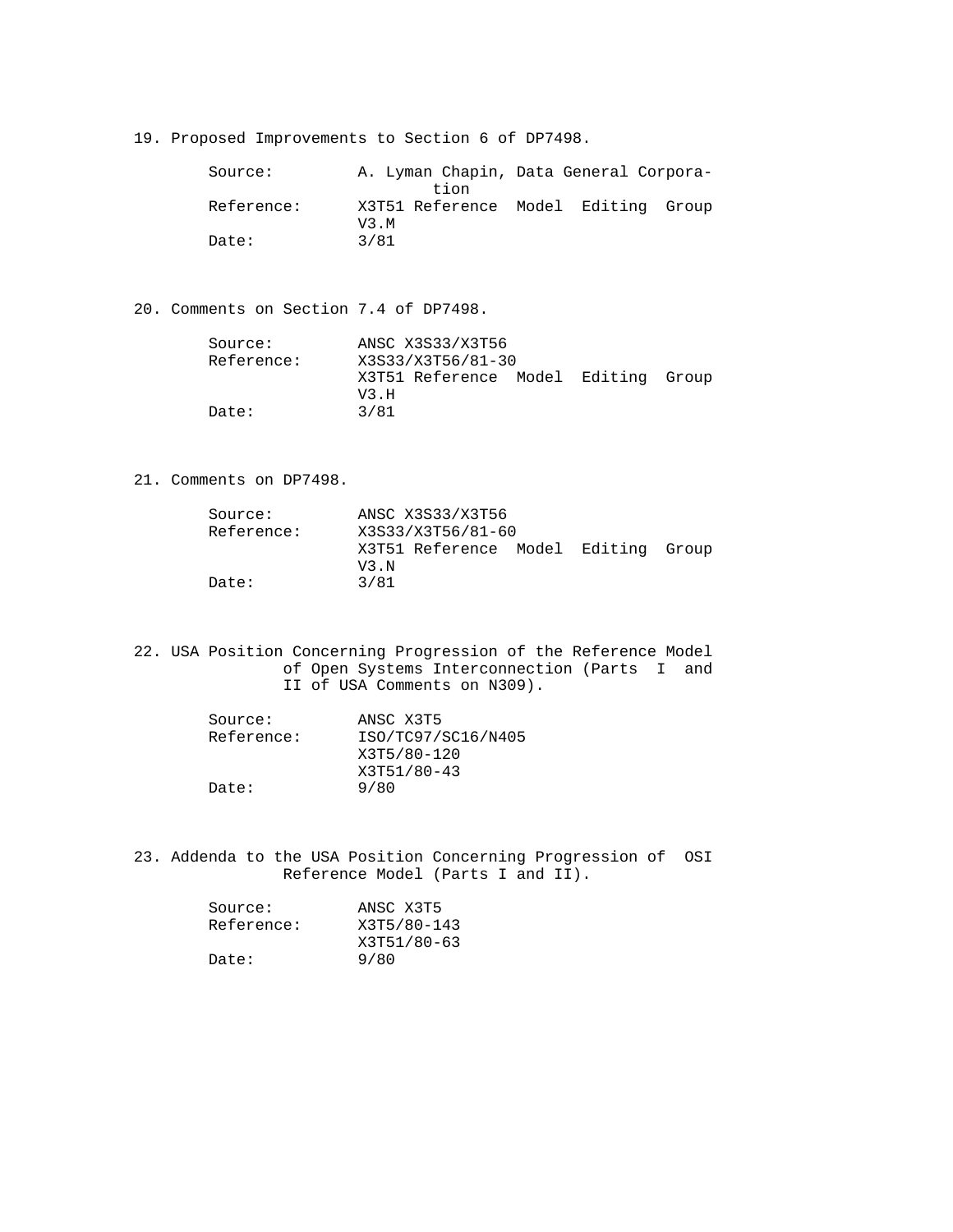24. US Position on the WG1 Rapporteur's Report of October 1980.

| Source:    | ANSC X3T5   |
|------------|-------------|
| Reference: | X3T5/80-142 |
|            | X3T51/80-62 |
| Date:      | 10/80       |

 25. Resolutions: ISO/TC97/SC16 - Open Systems Interconnection: Berlin - November 12 - 14, 1980.

| Source:    | ISO/TC97/SC16      |
|------------|--------------------|
| Reference: | ISO/TC97/SC16/N570 |
|            | X3S33/X3T56/80-11  |
| Date:      | 11/80              |

 26. NBS Analysis of Major US Government Requirements of Transport Protocol Services.

| National Bureau of Standards, | US |
|-------------------------------|----|
| Department of Commerce        |    |
| ISO/TC97/SC16/N404            |    |
| X3T51/80-32                   |    |
| X3S33/X3T56/80-82             |    |
| 9/80                          |    |
|                               |    |

27. Features of the Transport and Session Protocols.

| Source:    | National Bureau of Standards, | US |
|------------|-------------------------------|----|
|            | Department of Commerce        |    |
| Reference: | X3S33/X3T56/80-30             |    |
| Date:      | 3/80                          |    |

28. Specification of the Transport Protocol.

| Source:    | National Bureau of Standards, | US |
|------------|-------------------------------|----|
|            | Department of Commerce        |    |
| Reference: | X3S33/X3T56/81-59             |    |
| Date:      | 2/81                          |    |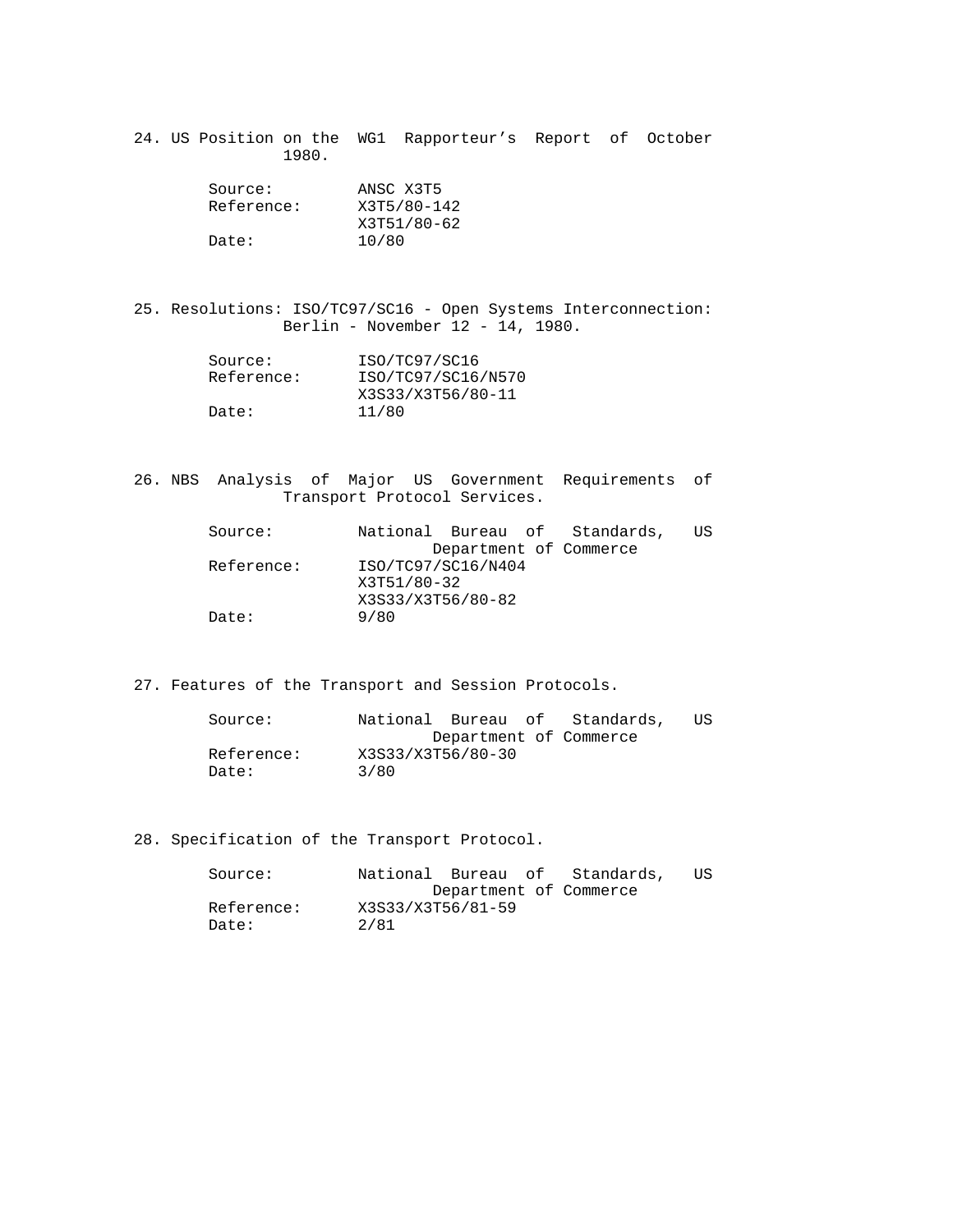29. Features of Internetwork Protocol.

| Source:    | National Bureau of Standards, | ΠS |
|------------|-------------------------------|----|
|            | Department of Commerce        |    |
| Reference: | X3T51/81-23                   |    |
|            | X3S33/X3T56/80-96             |    |
|            | X3S37/81-31                   |    |
| Date:      | 7/80                          |    |

30. Service Specification of an Internetwork Protocol.

| Source:    | National Bureau of Standards, | US |
|------------|-------------------------------|----|
|            | Department of Commerce        |    |
| Reference: | X3T51/81-24                   |    |
|            | X3S33/X3T56/81-18             |    |
|            | X3S37/81-32                   |    |
| Date:      | 9/80                          |    |

31. DoD Standard Internet Protocol.

| Source:    |      | US Department of Defense Advanced |                          |  |
|------------|------|-----------------------------------|--------------------------|--|
|            |      |                                   | Research Projects Agency |  |
| Reference: |      | X3S33/X3T56/80-17                 |                          |  |
|            |      | X3S37/80-17                       |                          |  |
| Date:      | 1/80 |                                   |                          |  |

 32. Connectionless Data Transfer (letter from the chairman of X3T51 to X3T55, X3T56, and X3S3).

| Source:    | John Day, Digital Technology, Inc. |  |
|------------|------------------------------------|--|
| Reference: | X3T51/80-76                        |  |
| Date:      | 12/80                              |  |

33. Local Area Networks and the OSI Reference Model.

|      |  | Hewlett-Packard                            |
|------|--|--------------------------------------------|
|      |  |                                            |
|      |  |                                            |
| 8/80 |  |                                            |
|      |  | Robert R. Shatzer,<br>Corp.<br>X3T51/80-38 |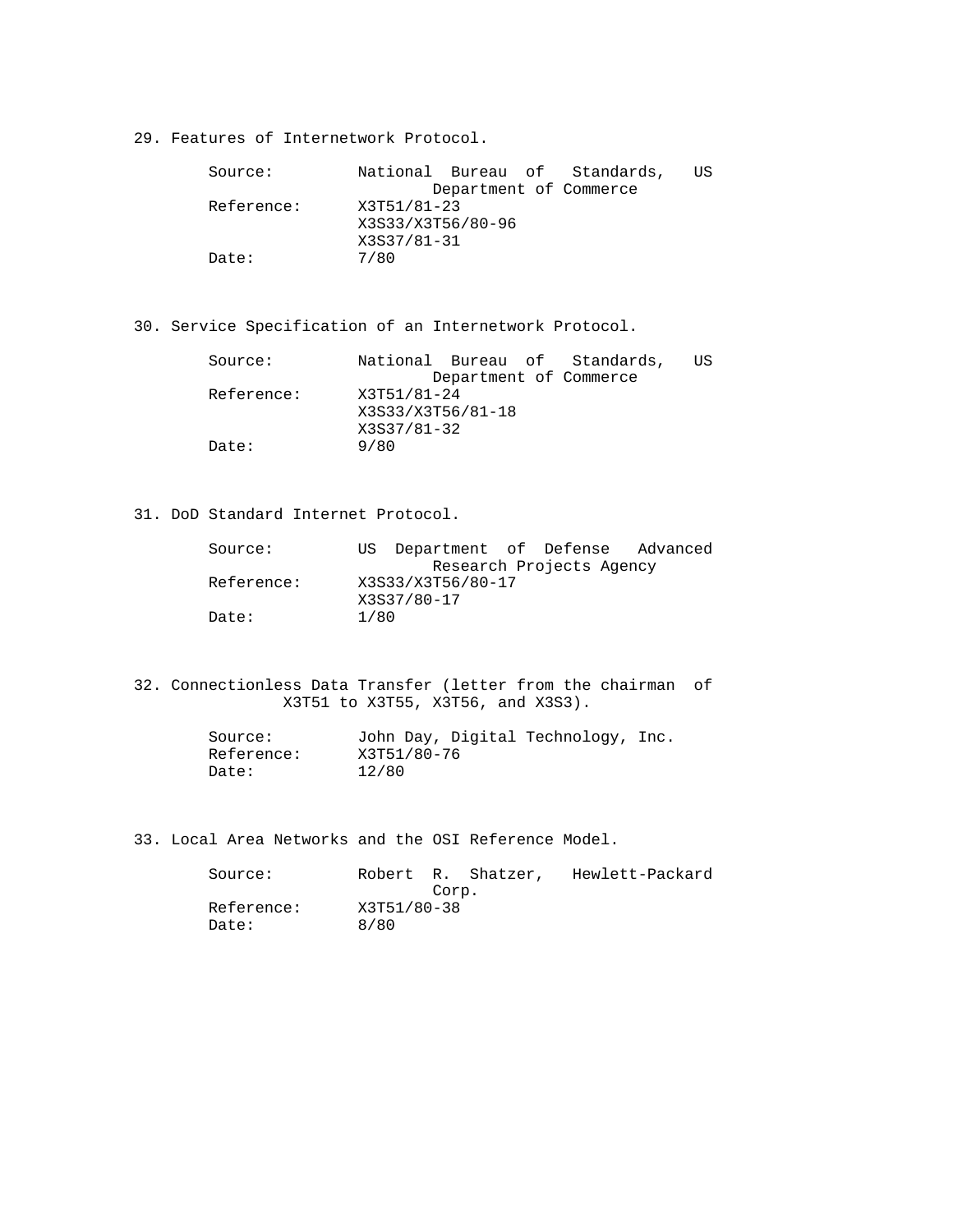34. An Introduction to Local Area Networks.

| Source:    | David D. Clark, et. al. |
|------------|-------------------------|
| Reference: | IEEE Proceedings 66:11  |
| Date:      | 11/78                   |

35. Issues in Packet-Network Interconnection.

| Source:    | V.G. Cerf and P.T. Kirstein |
|------------|-----------------------------|
| Reference: | IEEE Proceedings 66:11      |
| Date:      | 11/78                       |

36. Connectionless Data Transfer.

| Source:    | John Neumann, Microdata Corp. |
|------------|-------------------------------|
| Reference: | X3S33/X3T56/80-120            |
| Date:      | 12/80                         |

37. A Protocol for Packet Network Interconnection.

| Source:    | V.G. Cerf and R.E. Kahn            |  |
|------------|------------------------------------|--|
| Reference: | IEEE Transactions on Communication |  |
|            | COM-22 No. 5                       |  |
| Date:      | 5/74                               |  |

38. The CYCLADES End-to-End Protocol.

| Source:    | H. Zimmermann                          |
|------------|----------------------------------------|
| Reference: | Proceedings of the IEEE Vol. 66 No. 11 |
| Date:      | 11/78                                  |

 39. Interprocess Communication Protocols for Computer Networks.

| Source:    | Carl Sunshine, USC/ISI |  |                                     |
|------------|------------------------|--|-------------------------------------|
| Reference: |                        |  | Stanford Digital Systems Laboratory |
|            | TR105                  |  |                                     |
| Date:      | 12/75                  |  |                                     |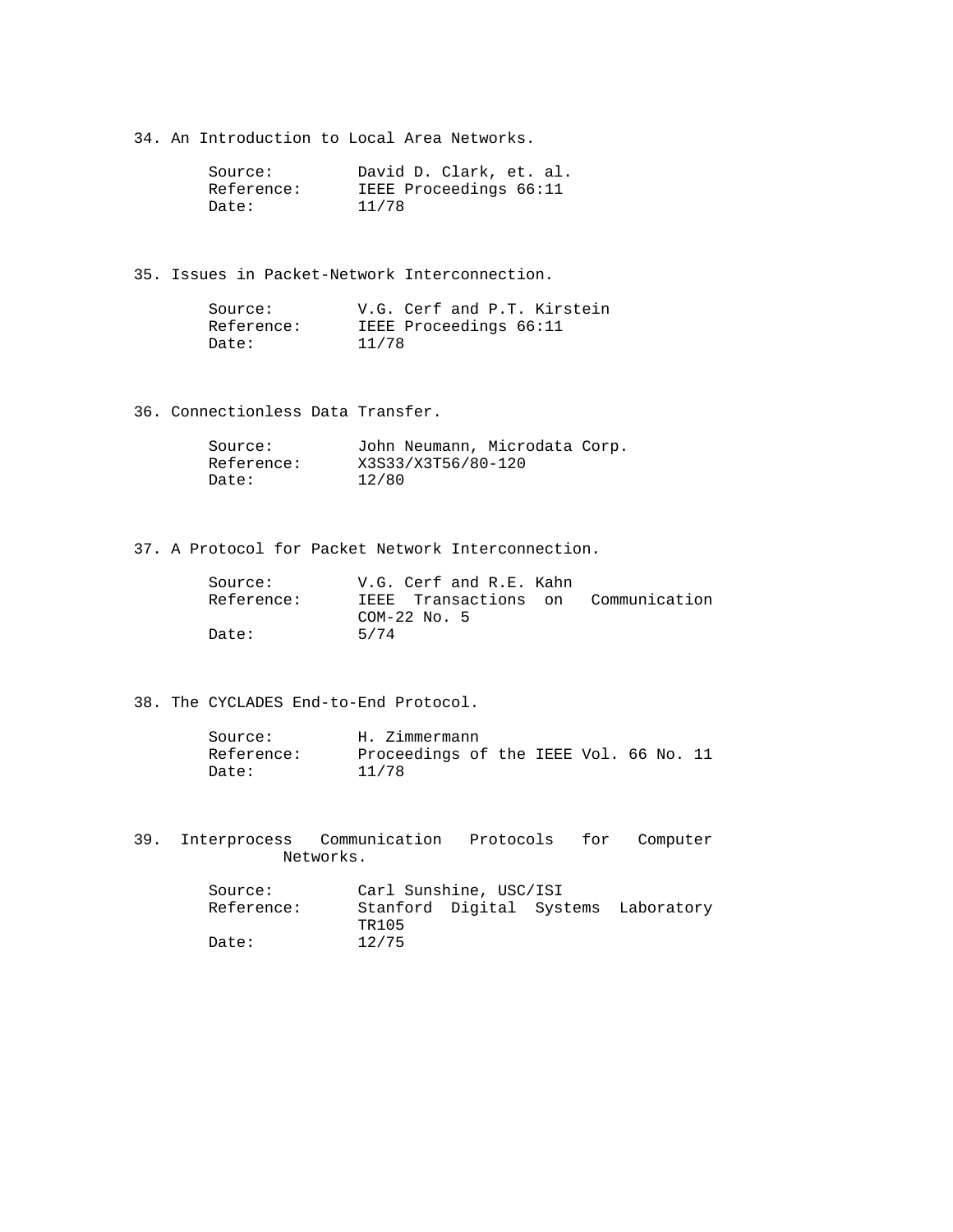40. CCITT Recommendation X.25 - Interface Between Data Ter minal Equipment (DTE) and Data Circuit-Terminating Equipment (DCE) for Terminals Operating in the Packet Mode on Public Data Networks.

| Source:    | CCITT Study Group VII |
|------------|-----------------------|
| Reference: | COM VII/489           |
| Date:      | 11/80                 |

41. An Analysis of ARPAnet Protocols.

 Source: Reference: Date:

42. ISO High-Level Data Link Control - Elements of Procedure.

| Source:    | T.SO       |
|------------|------------|
| Reference: | ISO/IS4335 |
| Date:      | 1977       |

43. ETHERNET Specification (Version 1.0)

| Source:    | Xerox Corporation |
|------------|-------------------|
| Reference: | X3T51/80-50       |
| Date:      | 9/80              |

# 44. PUP: An Internetwork Architecture.

| Source:    | D.R. Boggs, J.F. Shoch, E.A. Taft,                      |  |  |
|------------|---------------------------------------------------------|--|--|
|            | R.M. Metcalfe                                           |  |  |
| Reference: | IEEE Transactions on Communications<br>$COM-28$ No. $4$ |  |  |
| Date:      | 4/80                                                    |  |  |